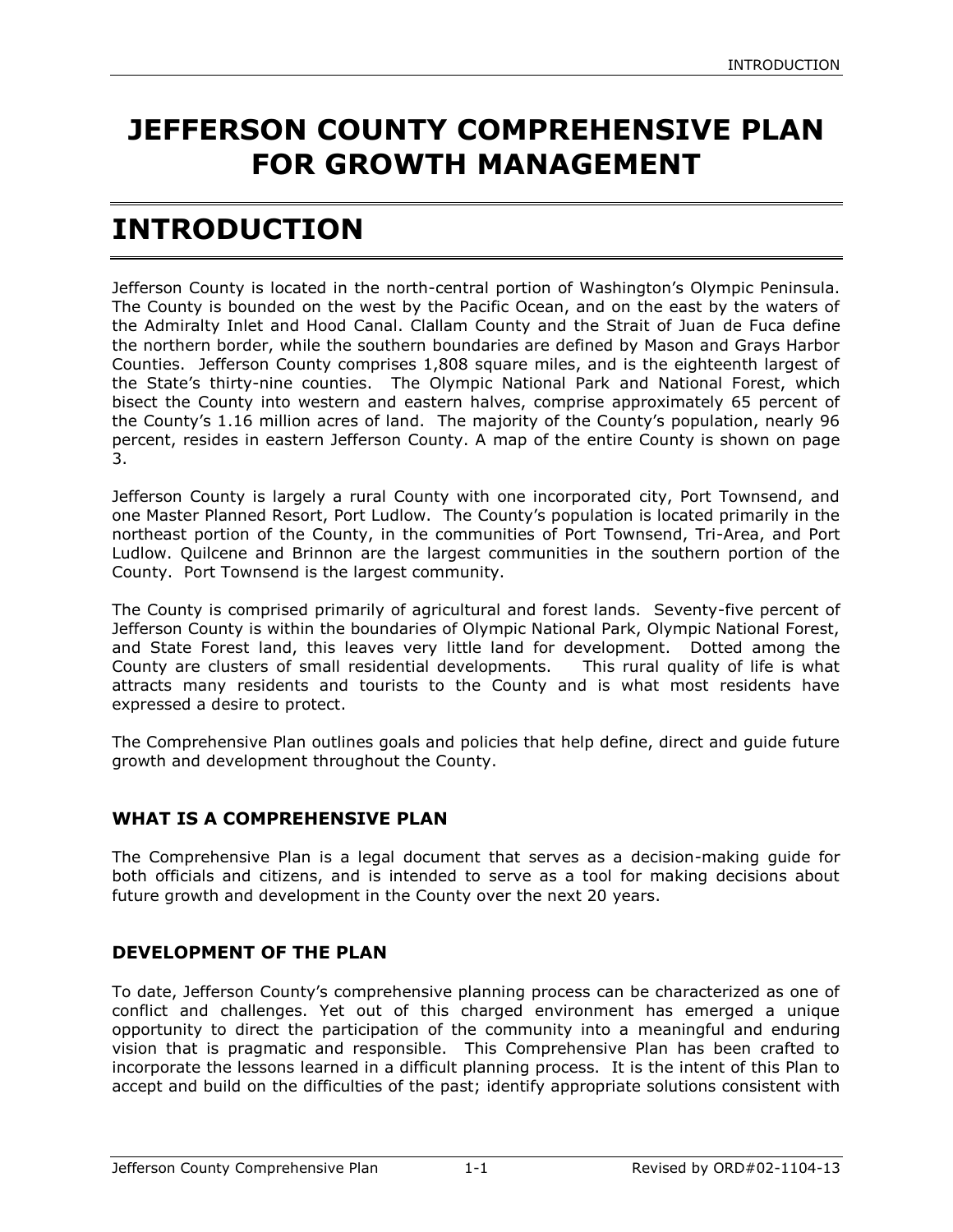relevant laws, decisions, adopted policies, and community involvement; and propose a responsible strategy with which the County can effectively face the future.

## **COMPREHENSIVE LAND USE PLANNING**

Comprehensive land use planning is a systematic process designed to define a long-range community vision. The process unites a clear understanding of existing conditions within a community with the development of goals and policies that enable that community to make decisions from which its long-range vision will be addressed. The process is a powerful tool for turning promising possibilities into long-term realities.

Planning enhances our ability to weigh competing needs in our community and make judicious allowances for each. It affords us the opportunity to balance the demands of development with benefits of economic development and environmental protection. It provides us with tools for supplying family wage jobs and affordable housing without compromising our rural character. In addition, it prepares us to harness the rewards of a growing population while simultaneously meeting the challenge of providing safe, healthy, and convenient community services for everyone. Planning enables us to address the current needs of the community before development begins and then directs how and where that growth should occur.

The Comprehensive Plan includes assessments of existing conditions containing baseline data for key areas. The data provide a "snapshot" of Jefferson County including:

- Existing land use patterns;
- Population projections and distribution trends;
- Inventories of historical and cultural resources;
- Housing supply, conditions and affordability; and
- Critical areas located within the unincorporated portions of the County.

A more complete analysis of existing conditions and land use needs and demands are included in the March, 1995 Existing Conditions Report Alternatives<sup>1</sup> and the February 24, 1997 Draft Environmental Impact Statement (DEIS)<sup>2</sup> for the Jefferson County Comprehensive Plan. This Draft Environment Impact Statement was prepared to assist citizens and decision-makers in formulating a new long-range Comprehensive Plan for Jefferson County as required by the Growth Management Act (GMA). The DEIS is prepared according to the requirements of the State Environmental Policy Act (SEPA).

The purpose of the DEIS is to compare and analyze the possible environmental impacts of the plan alternatives which have been prepared by the planning staff and Planning Commission with input from the County's community groups and residents. The alternatives include a Preferred Alternative as well as three (3) other alternative means of distributing future growth throughout the County. The "No Action" Alternative is the existing Comprehensive Plan which must be included in the SEPA review but which is not consistent with the provisions of the GMA. The four alternative "Growth Scenarios" that are presented and analyzed in the DEIS are:

 $\overline{a}$ 

<sup>1</sup> Berryman and Henigar, *Existing Conditions Report Alternatives, Staff Drafts,* Jefferson County, WA, March 1, 1995.

<sup>&</sup>lt;sup>2</sup> Jefferson County Comprehensive Plan Draft Environmental Impact Statement, Jefferson County, WA, February 24, 1997, 164 pages plus maps and bibliography.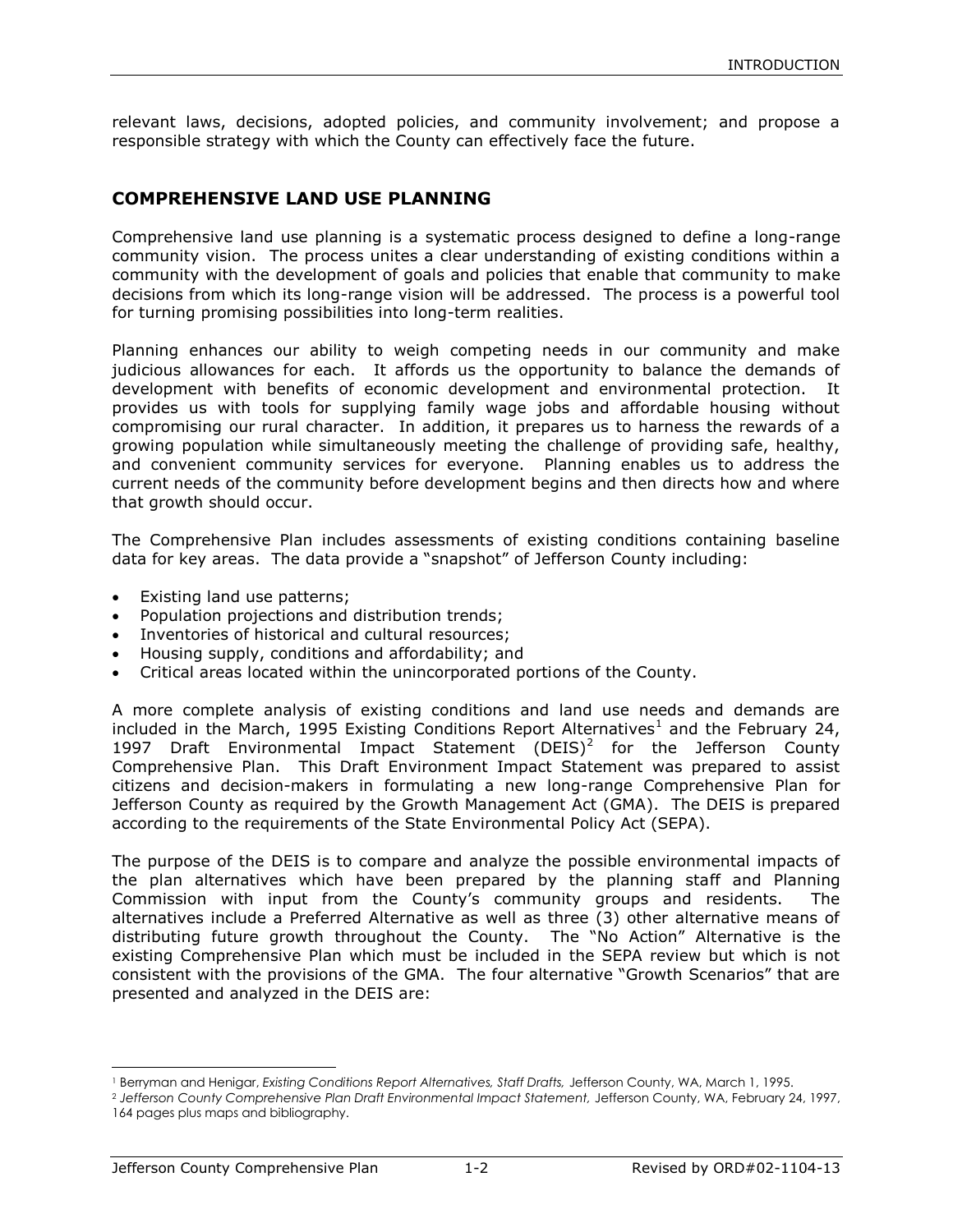- The Focused Growth Alternative
- The Dispersed Growth Alternative
- The Moderate Growth Alternative
- The Preferred Growth Alternative

The GMA requires that Jefferson County and the cities within it prepare comprehensive plans to manage population and employment growth for the next 20 years (1998-2018). The County has worked to meet this mandate with extensive public involvement and community outreach, including work with 14 community planning areas covering the County.

The DEIS evaluates environmental impacts that may result from the implementation of the proposed alternative plans. Adoption of a plan is a programmatic or non-project action and SEPA requires that the analysis of non-project actions, therefore, be general in nature in order to address the broad implications of the alternatives.

In addition to the discussion of potential impacts, the environmental analysis is also intended to provide for public review and comment, to assist the elected officials in making decisions, and to provide a framework for subsequent environmental review that will be associated with implementation measures such as development regulations and projects.

The analysis and findings resulting from the environmental review are based on technical studies which were completed in the planning process. The DEIS and the Draft Comprehensive Plan are, therefore, companion documents which together were considered in the public review and adoption process. The Final Environmental Impact Statement (FEIS) of May 27, 1998 includes additional analysis and findings resulting from public comments on the DEIS. The FEIS includes all comments received in writing along with County responses to the comments.

This Comprehensive Plan includes goals, policies, and strategies which, when implemented, will assist the County in achieving its desired land uses, which are depicted on the Land Use Map.

Individual "elements" of this Comprehensive Plan describe goals and policies that have been developed to provide clear policy direction for land use decision-making in the future. Each element also includes strategies that implement the goals and policies. The Unified Development Code (UDC) provides detailed regulations for implementation of these goals and policies.

The Plan includes provisions for:

- Monitoring the effectiveness of the Plan in achieving goals.
- An amendment process which allows yearly review and analysis of the Plan.
- Implementing strategies or "tasks" which will ensure that the goals are met.

## **THE GROWTH MANAGEMENT ACT**

Through the Growth Management Act, the State of Washington provides a new framework for land use planning and the regulation of development in response to challenges posed to the quality of life by rapid growth.

Within the framework established by the Act, a wide diversity of local visions for the future can be accommodated; however, certain procedural criteria must be met. Recognition of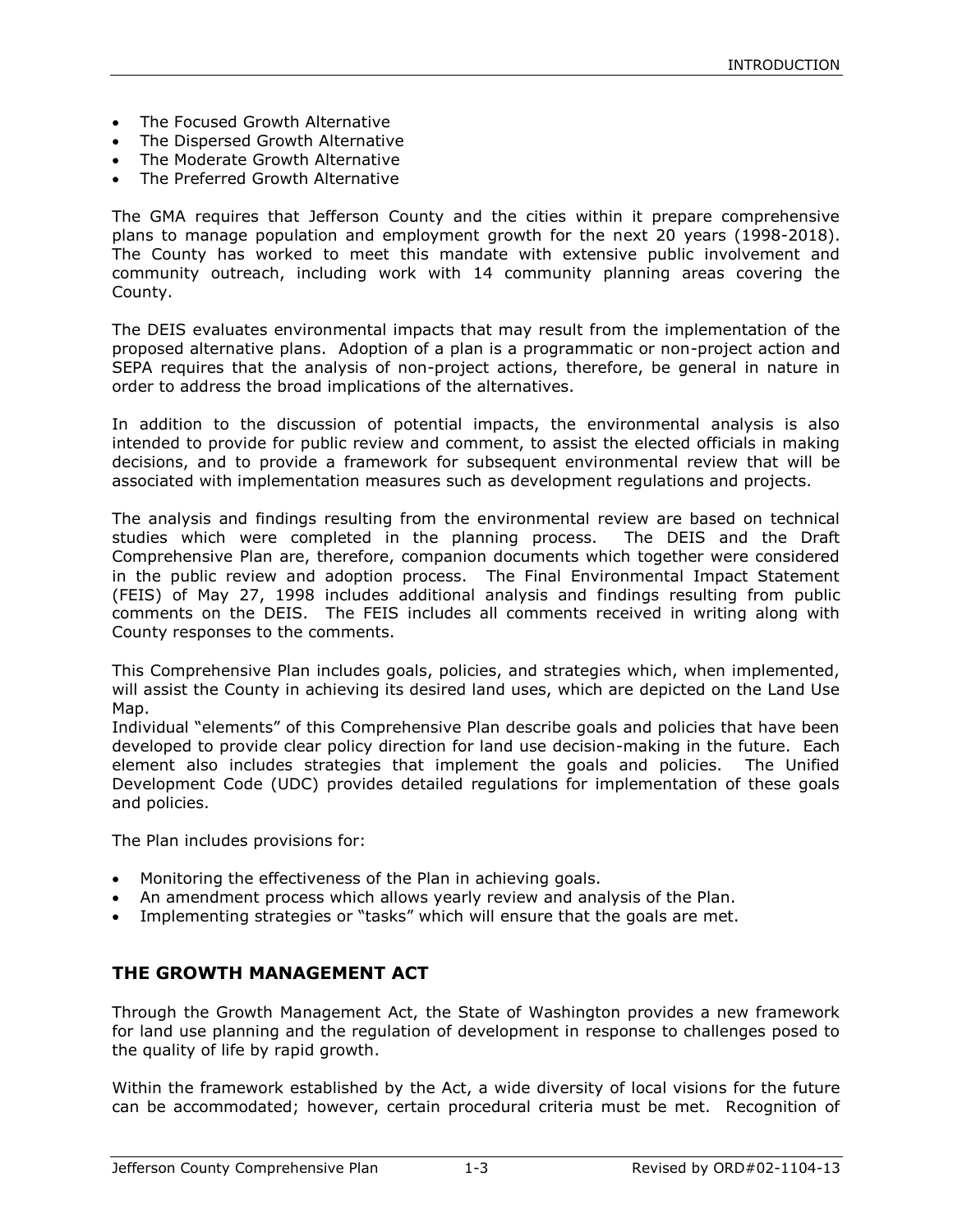the variations and diversity in local communities is implicit in the framework of Growth Management. A "Bottoms Up" approach to planning is recommended. "Bottoms Up" planning originates at the community level with the articulation of a vision statement, which encompasses the values of as many different community members as possible. The vision is then translated into goals and policies, and eventually regulations. The main requirement is that the vision is consistent with the goals and intent of the Growth Management Act.

It is important to note that a "Bottoms Up" approach does not mean that procedural and regulatory constraints may be ignored. Successful "Bottoms Up" planning is predicated on allowing a community to choose the appropriate "tools" for the job, provided that those selected are located entirely within a "tool box" defined by the Growth Management Act. It is critical in the planning process for a jurisdiction to provide sufficient guidance so that a community understands the need to avoid selecting "tools" which are found outside of the "GMA toolbox." Failure to provide adequate guidance will likely result in inappropriate choices being made.

The Growth Management Act establishes a number of requirements for local comprehensive planning. The Act identifies specific goals for all Comprehensive Plans, prescribes the elements each plan is to contain, provides requirements for interim regulations, mandates the establishment of "Urban Growth Areas," requires local governments to demonstrate how they will pay for the improvements and facilities called for in their plans, and mandates extensive public participation in the planning process.

The Growth Management Act changed the process for developing Comprehensive Plans in a number of important ways:

- It established 13 statewide goals with which local Comprehensive Plans and regulations must be consistent.
- In addition to the mandated goals, local Comprehensive Plans must contain the following elements:
	- Land Use Element
	- Rural Element for rural counties
	- Housing Element
	- Capital Facilities Element
	- Utilities Element
	- Transportation Element
- Local governments were required to adopt interim regulations to protect critical areas and natural resource lands.
- Local governments must demonstrate how the capital facilities necessary to support the development envisioned by their Comprehensive Plan will be provided and paid for as development occurs, or within a specified time thereafter.
- The Comprehensive Plans of counties, and cities or towns within those counties, must be consistent with one another.
- Counties and cities or towns must agree on Urban Growth Areas "within which urban growth shall be encouraged and outside of which growth can occur only if it is not urban in nature." The Urban Growth Area must be able to accommodate growth that is expected to occur over 20 years.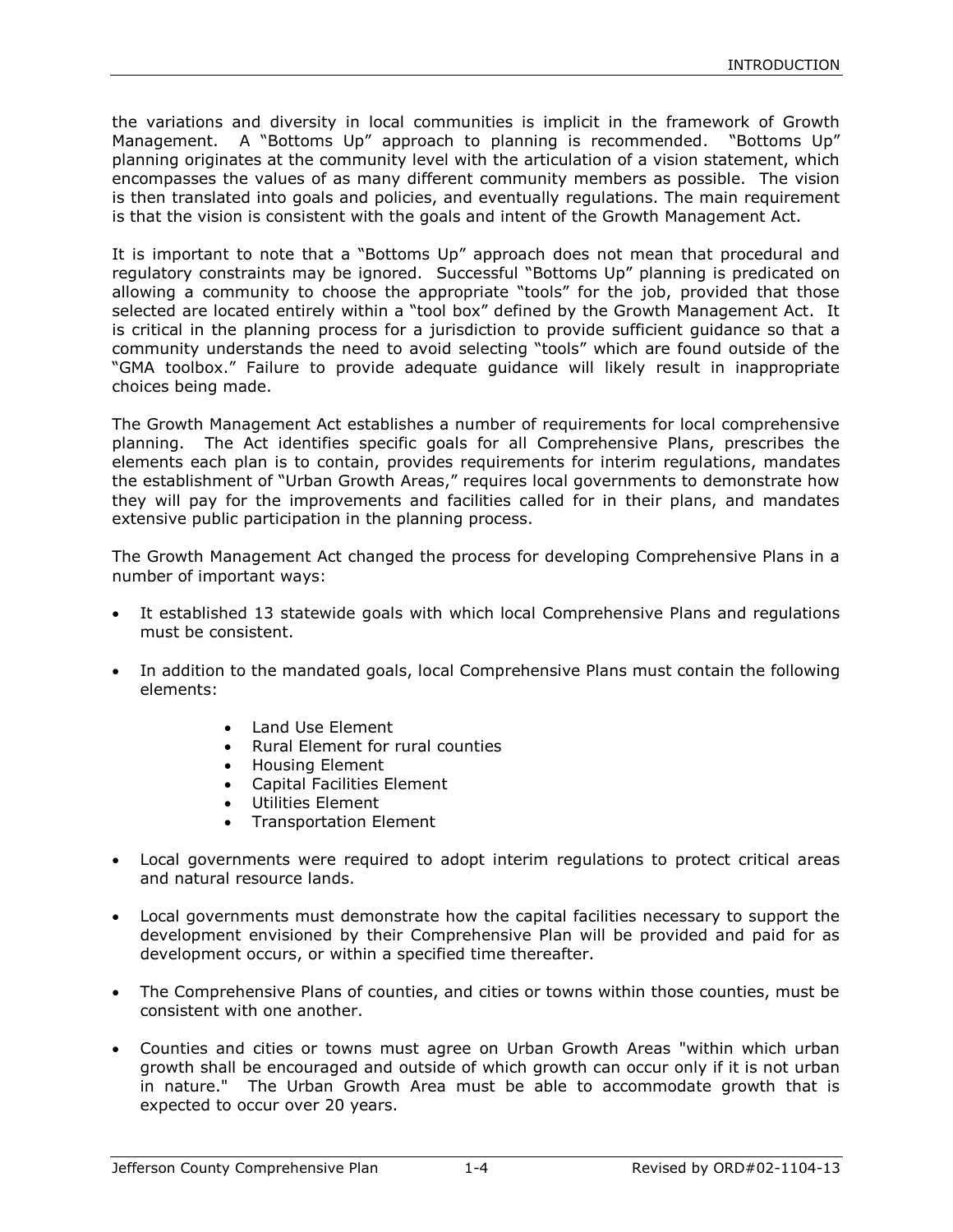Counties and cities or towns must jointly adopt County-wide Planning Policies which establish guidelines on how their Comprehensive Plans will be developed in order to be consistent.

## **THE PLANNING PROCESS/PUBLIC PARTICIPATION**

Figure 1-1 on the following page describes how the various pieces of the planning process fit together. Concurrent with environmental review, public hearings and workshop meetings have been held by both the Jefferson County Planning Commission and the Board of County Commissioners.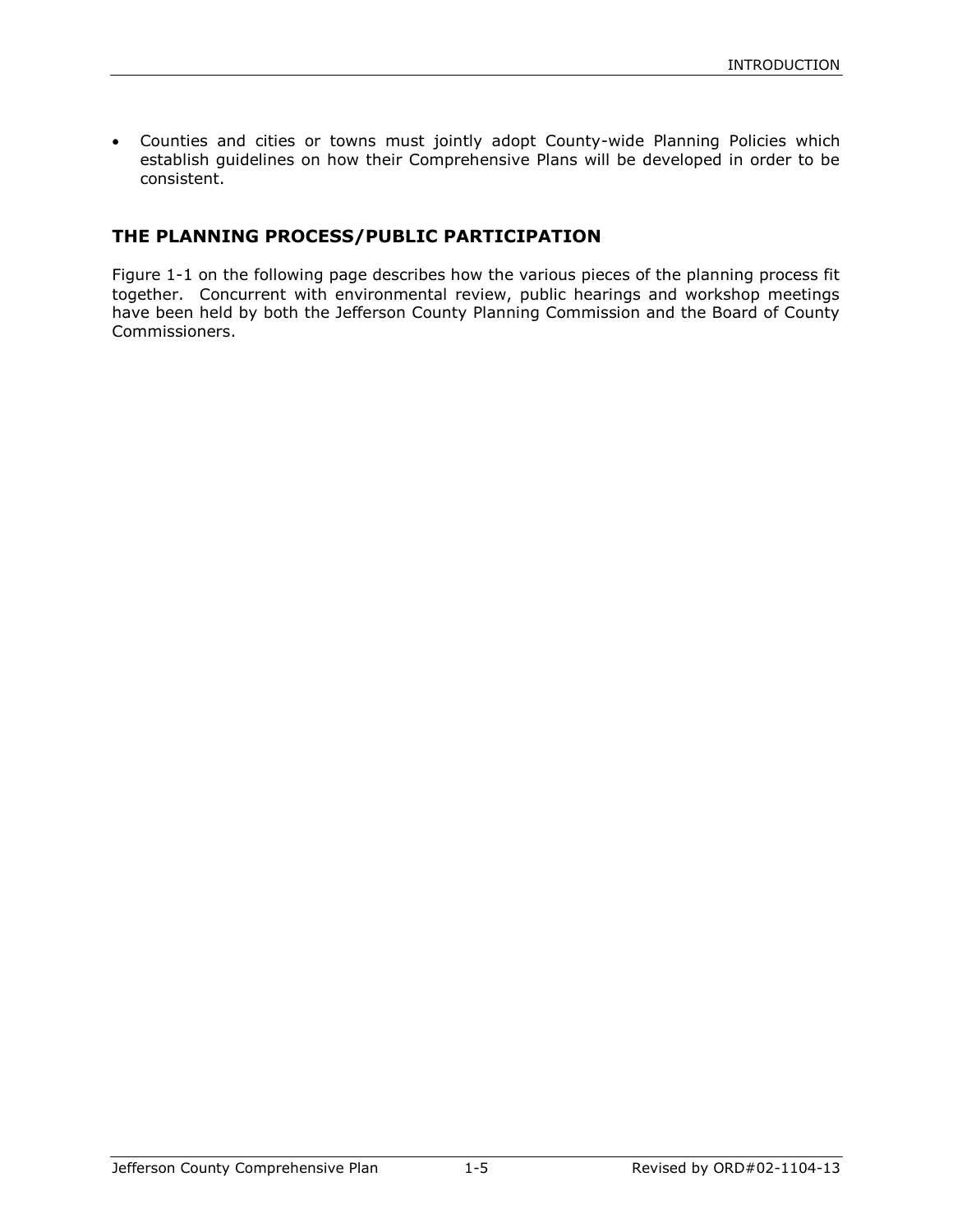

**Figure 1-1 Comprehensive Planning Process Diagram**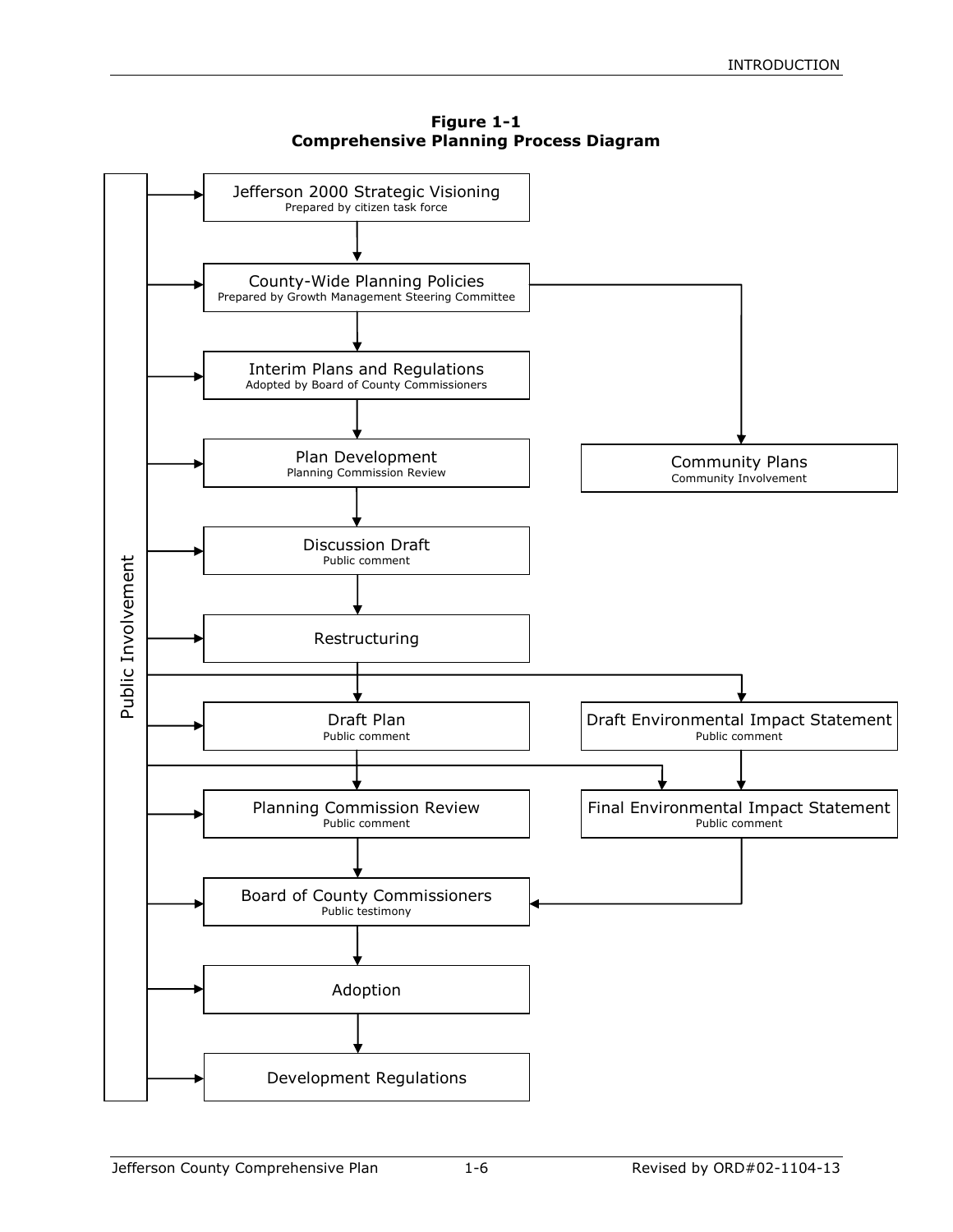#### **The Comprehensive Planning Process**

The State legislature, responding to the Growth Strategies Commission Report on Long-Range Planning in the State of Washington, adopted the Growth Management Act in 1990.

Jefferson County Commissioners voted to "opt-in" to the Growth Management Act in late 1991. Public involvement in the planning process began immediately with the formation of citizen task forces to develop Interim Critical Area, Mineral Land and Forest Resource Land Ordinances.

Concurrently, the County developed a questionnaire, titled Jefferson 2000, which surveyed County residents' opinions about their vision for the future. Jefferson 2000 also asked residents to rank "values," such as economic growth, environmental protection, visual beauty, and the accessibility of services.

The County convened the Jefferson 2000 Strategic Planning process, which involved 26 separate taxing districts and service providers responsible for water, fire protection, libraries, and similar services to County residents. Jefferson 2000 Strategic Planning used information generated by the Jefferson 2000 questionnaire and analysis of existing services, facilities, and long-range plans of the service providers to begin capital facilities planning required by the GMA.

The Joint Growth Management Steering Committee was created in 1991 to oversee the development of GMA planning in Jefferson County. The Steering Committee consisted of three representatives from the City of Port Townsend, the only incorporated city in Jefferson County, and the three County Commissioners. The Steering Committee was formed with a provision that, should additional Urban Growth Areas be designated, the Steering Committee would be expanded to accommodate representation from the newly designated UGA.

The County-wide Planning Policy (CWPP) was developed cooperatively between City and County staff consistent with the requirements and procedural criteria of the Growth Management Act, and was reviewed by the Joint Growth Management Steering Committee. Public hearings were held on the CWPP, and both City and County government adopted these policies by resolution on December 21, 1992.

#### **Planning Under GMA: Community Planning**

The intent of the Community Involvement Process was to recognize the diversity of communities, life- styles and interests found in Jefferson County. It afforded citizens a more direct, hands-on influence in the planning process for their particular community. Some communities had existing plans adopted consistent with the 1979 Comprehensive Plan. For other communities, this was the first experience with community plans.

Communities with existing adopted plans:

- $\bullet$  Brinnon (1982)
- Coyle Area (1977)
- Gardiner (1989)
- Marrowstone Island (1978)
- $\bullet$  Tri-Area (1982)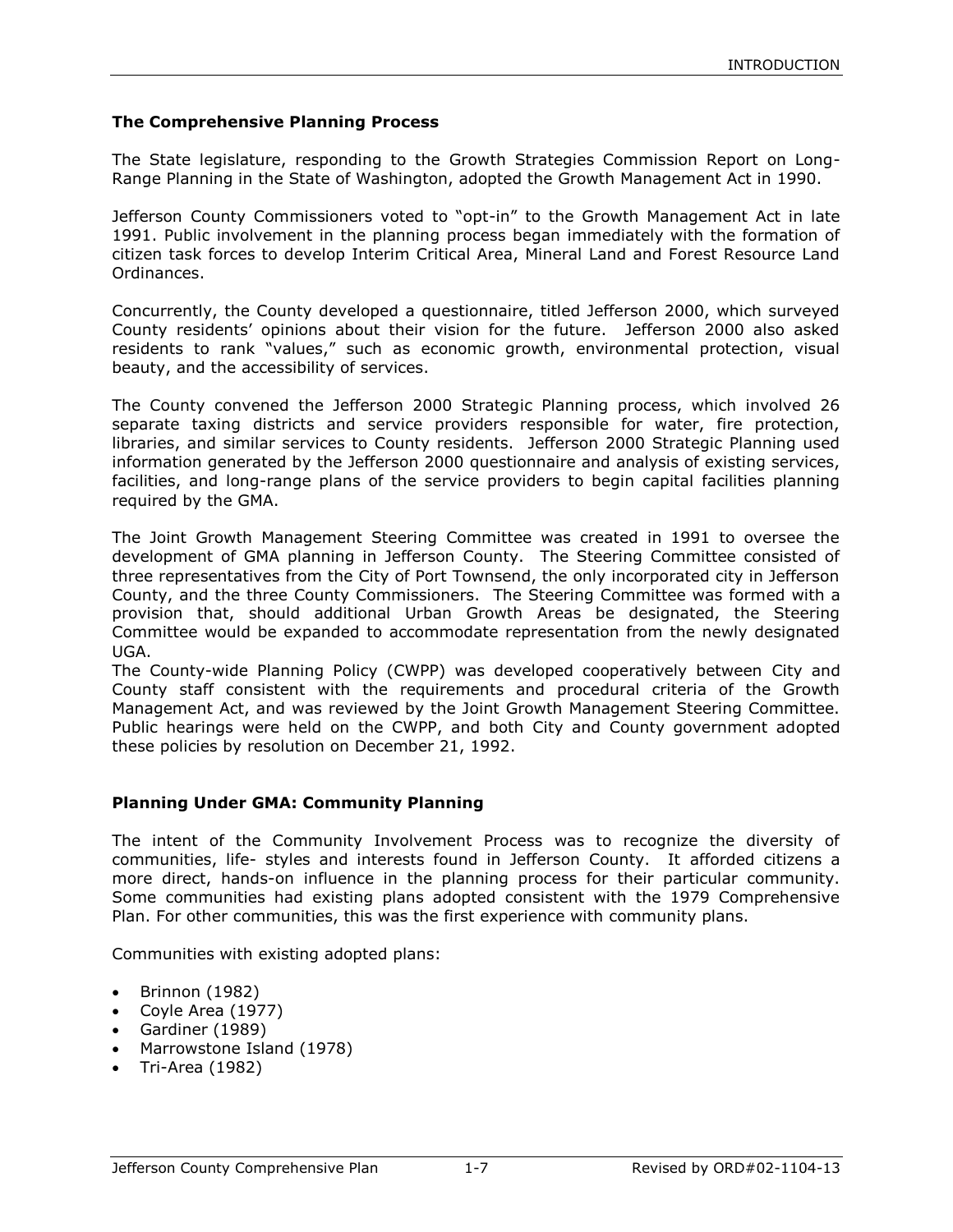Communities which were identified in the Community Involvement Plan but which did not have formally adopted plans:

- Discovery Bay
- West End
- Ouilcene
- Shine
- Ouimper
- Port Ludlow
- Paradise Bay

Additional Communities which requested permission to develop community plans:

- North Port Ludlow
- Lake Leland

Draft Community Plans were reviewed by both Planning Commission and staff. The results of the Community Planning Process and the Draft Community Plans have been integral to the identification of goals and policies included in this Plan.

## **Jefferson County's Compliance Strategy**

This Comprehensive Plan has been crafted based on four fundamental sources of support and guidance. Together, they provide the framework for a Comprehensive Plan which is responsive to local needs and regionally unique land use patterns, and is in compliance with the goals and requirements of the Growth Management Act.

- Compliance with the goals and procedural criteria of the Growth Management Act and its accompanying legislation.
- Compliance with County-wide Planning Policy (CWPP), adopted jointly by the City of Port Townsend and Jefferson County, to ensure that local plans are consistent with each other and with the GMA.
- Continuous, open public participation in the planning process.
- Analysis and compliance with the Growth Hearings Board decisions and decisions made by Washington State courts.

The GMA goals and procedural criteria, and analysis of the Growth Hearings Board decisions, set the State-wide framework. The County-wide Planning Policy and public participation supply local detail for realizing the broader GMA goals within Jefferson County.

Discussions related to each of the four criteria in relation to each of the Plan elements are included as appendices to the Plan.

## *Requirements of the Growth Management Act*

The opening section of the Growth Management Act (RCW 36.70A) sets forth the following legislative finding: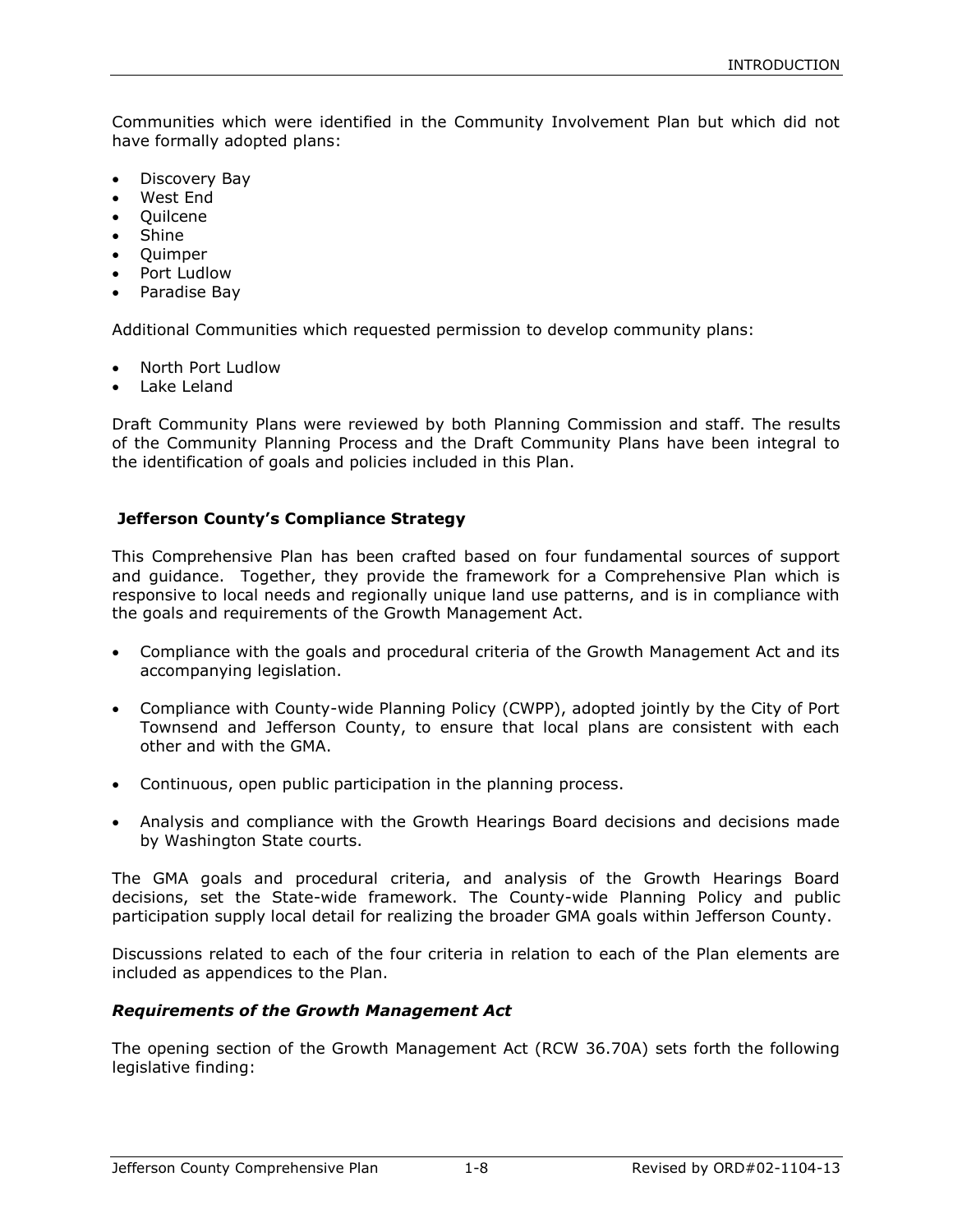*"...uncoordinated and unplanned growth together with a lack of common goals expressing the public's interest in the conservation and the wise use of our lands, pose a threat to the environment, sustainable economic development, and the health, safety, and high quality of life enjoyed by the residents of the state."*

Local plans must implement these goals in a balanced manner. The goals are:

- 1. Urban Growth: Encourage development in urban areas where adequate public facilities and services exist or can be provided in an efficient manner.
- 2. Reduce Sprawl: Reduce the inappropriate conversion of undeveloped land into sprawling, low-density development.
- 3. Transportation: Encourage efficient multimodal transportation systems that are based on regional priorities and coordinated with County and City Comprehensive Plans.
- 4. Housing: Encourage the availability of affordable housing to all economic segments of the population of this state, promote a variety of residential densities and housing types, and encourage preservation of existing housing stock.
- 5. Economic Development: Encourage economic development throughout the State that is consistent with adopted comprehensive plans. Promote economic opportunity for all citizens of the State, especially for unemployed and disadvantaged persons, and encourage growth in areas experiencing insufficient economic growth, all within the capacities of the State's natural resources, public services and public facilities.
- 6. Property Rights: Private property shall not be taken for public use without just compensation having been made. The property rights of landowners shall be protected from arbitrary and discriminatory actions.
- 7. Permits: Applications for both state and local governmental permits should be processed in a timely and fair manner to ensure predictability.
- 8. Natural Resource Industries: Maintain and enhance natural resource-based industries, including productive timber, agricultural and fisheries industries. Encourage the conservation of productive forest lands and productive agricultural lands, and discourage incompatible uses.
- 9. Open Space and Recreation: Encourage the retention of open space and development of recreational opportunities, conserve fish and wildlife habitat, increase access to natural resource lands and water, and develop parks.
- 10. Environment: Protect the environment and enhance the State's high quality of life, including air and water quality, and the availability of water.
- 11.Citizen Participation and Coordination: Encourage the involvement of citizens in the planning process and ensure coordination between communities and jurisdictions to reconcile conflicts.
- 12. Public Facilities and Services: Ensure that those public facilities and services necessary to support development shall be adequate to serve the development at the time the development is available for occupancy and use without decreasing current service levels below locally established minimum standards.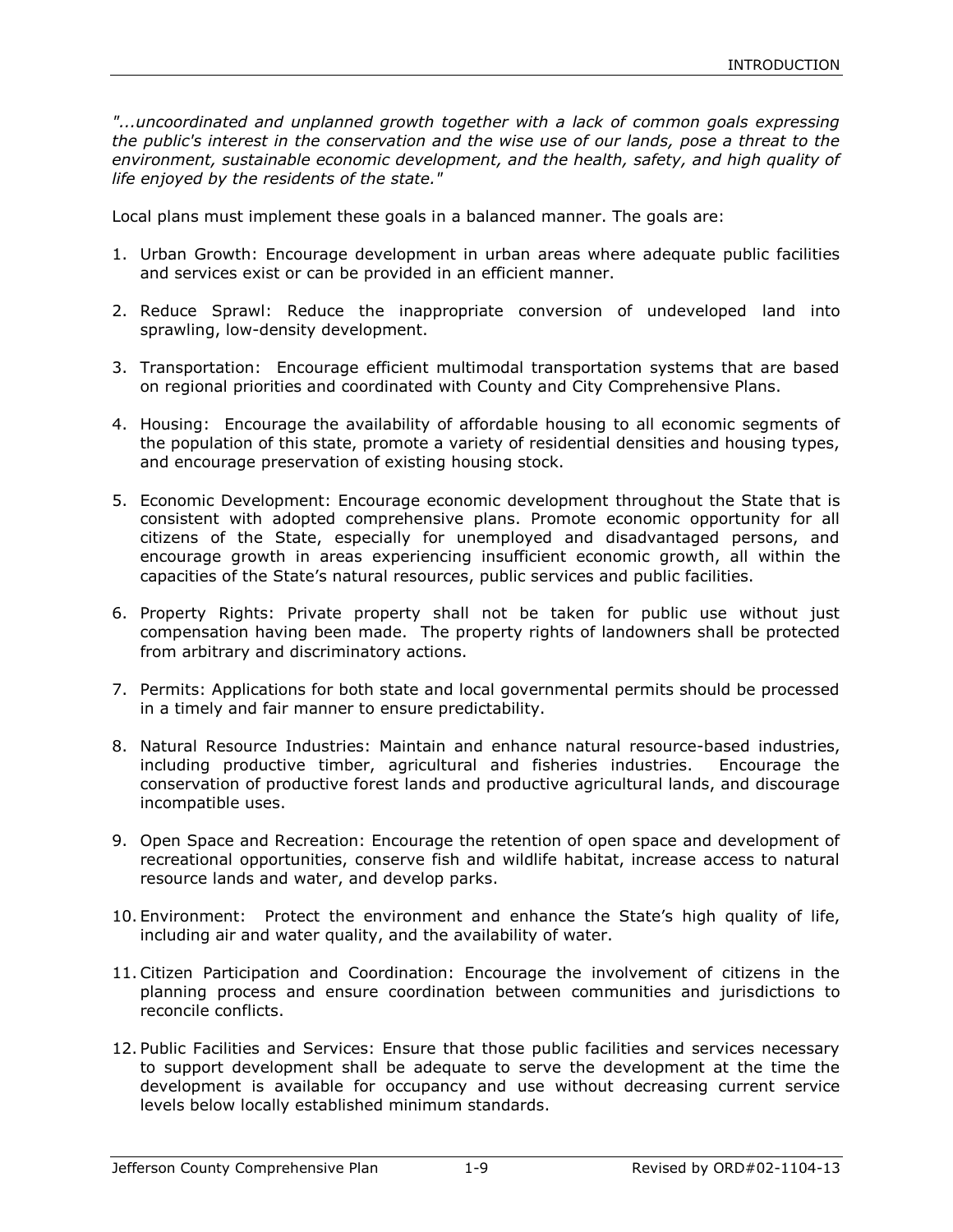13. Historic Preservation: Identify and encourage the preservation of lands, sites, and structures that have historical or archaeological significance.

The discussion of the requirements of the Growth Management Act related to each of the Plan elements are contained in Appendix A.

#### *The County-wide Planning Policy*

On December 21, 1992, Jefferson County and the City of Port Townsend adopted a joint resolution establishing the County-wide Planning Policy (CWPP) as a policy framework to guide the development of comprehensive plans.

The goal of the adopted County-wide Planning Policy is to ensure that local planning efforts will be consistent with one another and consistent with regional growth management planning. According to the Growth Management Act, each local Comprehensive Plan should demonstrate that such policies have been followed in its development.

The County-wide Planning Policy recognized the need for counties, cities, special purpose districts, and those agencies and jurisdictions involved in the delivery of public services, to coordinate the independent development of local Comprehensive Plans. The implementing legislation to the Growth Management Act required that counties and cities agree upon policy statements in eight subject areas, including:

- 1. The designation of Urban Growth Areas;
- 2. The promotion of contiguous and orderly development and the provision of urban services to such development;
- 3. Joint county, non-municipal UGA, and/or city planning within Urban Growth Areas;
- 4. The siting of essential public facilities of county or state-wide significance;
- 5. The need to develop county-wide transportation facilities and strategies;
- 6. The need for affordable housing for all economic segments of the population;
- 7. County-wide development and employment; and
- 8. Rural Areas.

In addition, the City of Port Townsend and Jefferson County agreed to include policies pertaining to:

9. The requirements to analyze fiscal impacts associated with the impacts of growth; and

10. The context within which the County-wide Planning Policy is to be used.

The following table offers a guide to the relationship between the County-wide Planning Policy and the Comprehensive Plan Elements. Compliance with the County-wide Planning Policy has been integral to the development of individual elements of this Plan. A detailed analysis of relevant CWPPs has been included for each element in Appendix B.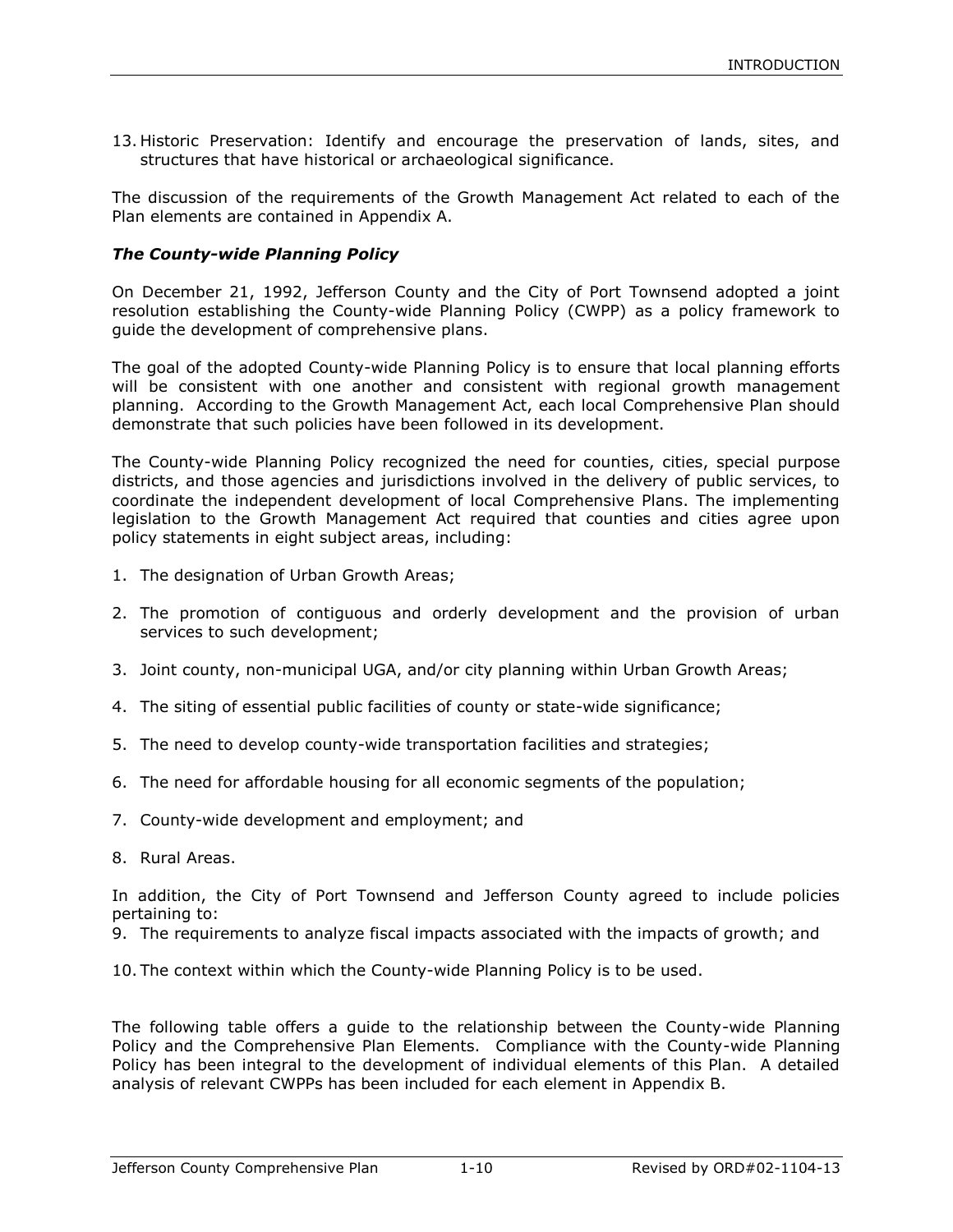| Table 1-1                                                                   |
|-----------------------------------------------------------------------------|
| <b>Relationship Between County-wide Planning Policies and Plan Elements</b> |

| <b>COUNTY-WIDE PLANNING POLICY</b>                                                  | <b>COMPREHENSIVE PLAN ELEMENT</b>                                                  |
|-------------------------------------------------------------------------------------|------------------------------------------------------------------------------------|
| 1. Policy to Implement RCW 36.70A.110<br><b>Urban Growth Areas</b>                  | Urban Growth Area Element                                                          |
| 2. Contiguous and Orderly Development<br>and Provision of Urban Services            | Utilities Element<br>Capital Facilities<br>Urban Growth Area Element               |
| 3. Joint County and UGA Representation<br>Planning within Urban Growth Areas        | Land Use/Rural Element<br>Urban Growth Area Element                                |
| 4. The Siting of Essential Public Facilities<br>of County or Statewide Significance | <b>Essential Public Facilities Element</b>                                         |
| 5. County-wide Transportation Facilities<br>and Strategies;                         | <b>Transportation Element</b><br><b>Essential Public Facilities Element</b>        |
| 6. Affordable Housing                                                               | <b>Housing Element</b>                                                             |
| 7. County-wide Development and<br>Employment                                        | Economic Development Element                                                       |
| <b>Rural Areas</b><br>8.                                                            | Land Use/Rural Element                                                             |
| 9.<br><b>Fiscal Impacts Analysis</b>                                                | <b>Capital Facilities Element</b><br><b>Transportation Element</b><br>All elements |
| 10. County-wide Planning Policy: Use and<br>Amendment                               | Plan Implementation and Monitoring                                                 |

Compliance with the County-wide Planning Policy ensures that Jefferson County's Comprehensive Plan is consistent with the plans of other jurisdictions and service providers within the County, and that future plans proposed by service providers or jurisdictions will be consistent with the County's Plan.

## *Public Involvement*

Public involvement is the cornerstone of long-range comprehensive planning for any community. Complying with the requirements of the Growth Management Act in Jefferson County has engaged community leaders, interested citizens, developers, property rights advocates, environmentalists, and neighborhoods in a dynamic, active public process.

Public participation has occurred not only through citizen participation in task forces and goals-setting workshops, but also under the auspices of the Planning Commission. Consistent with the Planning Enabling Act, the Planning Commission has been actively involved in comprehensive planning in Jefferson County. The Planning Commission has advertised its activities in the local newspapers and held open houses on a variety of issues.

Public involvement in comprehensive planning is required for compliance with the GMA and has been identified by the Hearings Board as essential to proper development and adoption of plans. In addition, public participation is essential in adopting a Plan which preserves the character of Jefferson County as envisioned by community residents.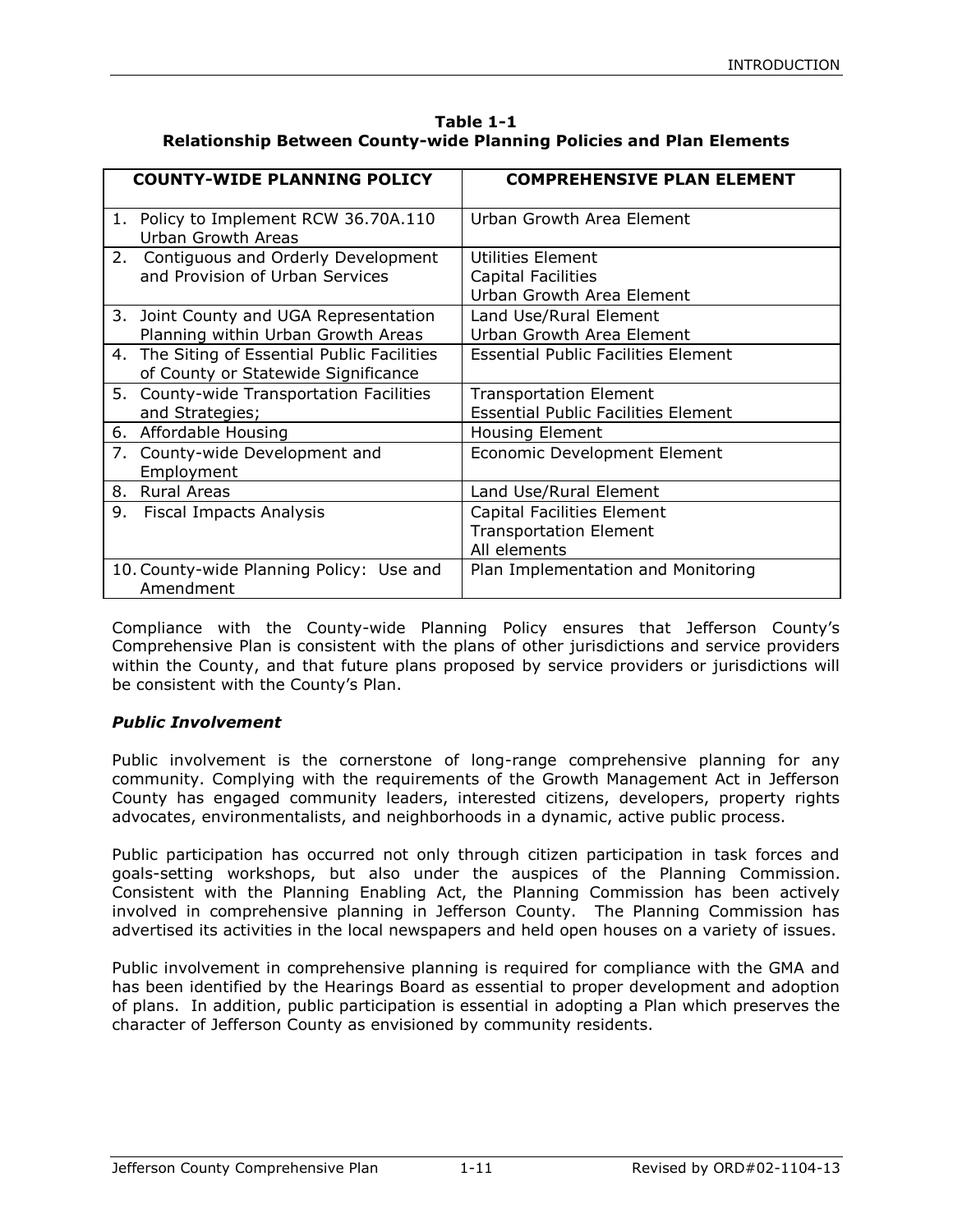### *The Decisions of the Growth Management Hearings Boards*

The Growth Management Hearings Boards, which are comprised of three-member panels appointed by the Governor, were created to review comprehensive plans and associated development regulations for compliance with the goals and procedural criteria of the Growth Management Act.

The Growth Management Hearings Boards' decisions provide not only legal guidance for Jefferson County, but also a solid framework for preparation of the various elements of the Comprehensive Plan. Individual Elements in this Comprehensive Plan have been crafted after review of applicable Growth Hearings Board's decisions. To the extent that decisions of our regional Hearings Board may be inconsistent or contradictory, the County understands that the State Legislature intended to have our regional Hearings Board show deference to a decision made by a local government such as this County in an effort to reconcile or remedy those inconsistencies or contradictions. A discussion of relevant decisions applicable to compliance for each of the Plan's elements is contained in Appendix D of this Plan.

Compliance with Hearings Board and court decisions also ensures that the Jefferson County Comprehensive Plan is consistent with both the requirements of the State Growth Management Act and with other communities within the State, and forms the final leg of the "table."

#### **Organizing Principles: Planning Objectives**

This Comprehensive Plan represents a synthesis between a thorough analysis of existing conditions, the history of development patterns, anticipated population growth, the requirements of the Growth Management Act, the opportunities for new land uses, and the planning objectives which were identified by the community. These planning objectives or principles are the heart of the Jefferson County Comprehensive Plan and represent the connection between community vision, existing land uses, and the goals of the Growth Management Act.

## *Planning Objective I - Preserving Rural Character*

The criteria contained within the GMA and the Growth Management Hearings Board decisions as they relate to rural areas clearly indicates that the preservation and enhancement of rural character is a desired outcome of the planning process. The GMA and the decisions of the Hearings Board originally approached the definition of rural character somewhat indirectly by providing guidance largely on what is detrimental to the preservation of rural character. In 1997, the State legislature amended the GMA to provide a definition of rural character. This important amendment to the GMA afforded greater latitude to rural counties through recognition of local discretion in the planning process. The amendment enacted through ESB 6094 is discussed in further detail in the Land Use/Rural Element.

## *Planning Objective II - Patterns of Existing Development*

Current development patterns were identified through the analysis of aerial photographs, Assessor's records, environmental mapping, and field inventories. Tables were prepared which illustrated the relative development density throughout the County, the type of development, and the potential for additional development. Review of these areas indicated those portions of the County which are fully "built-out," as well as identifying those areas where new development and/or infill development might occur. The results of the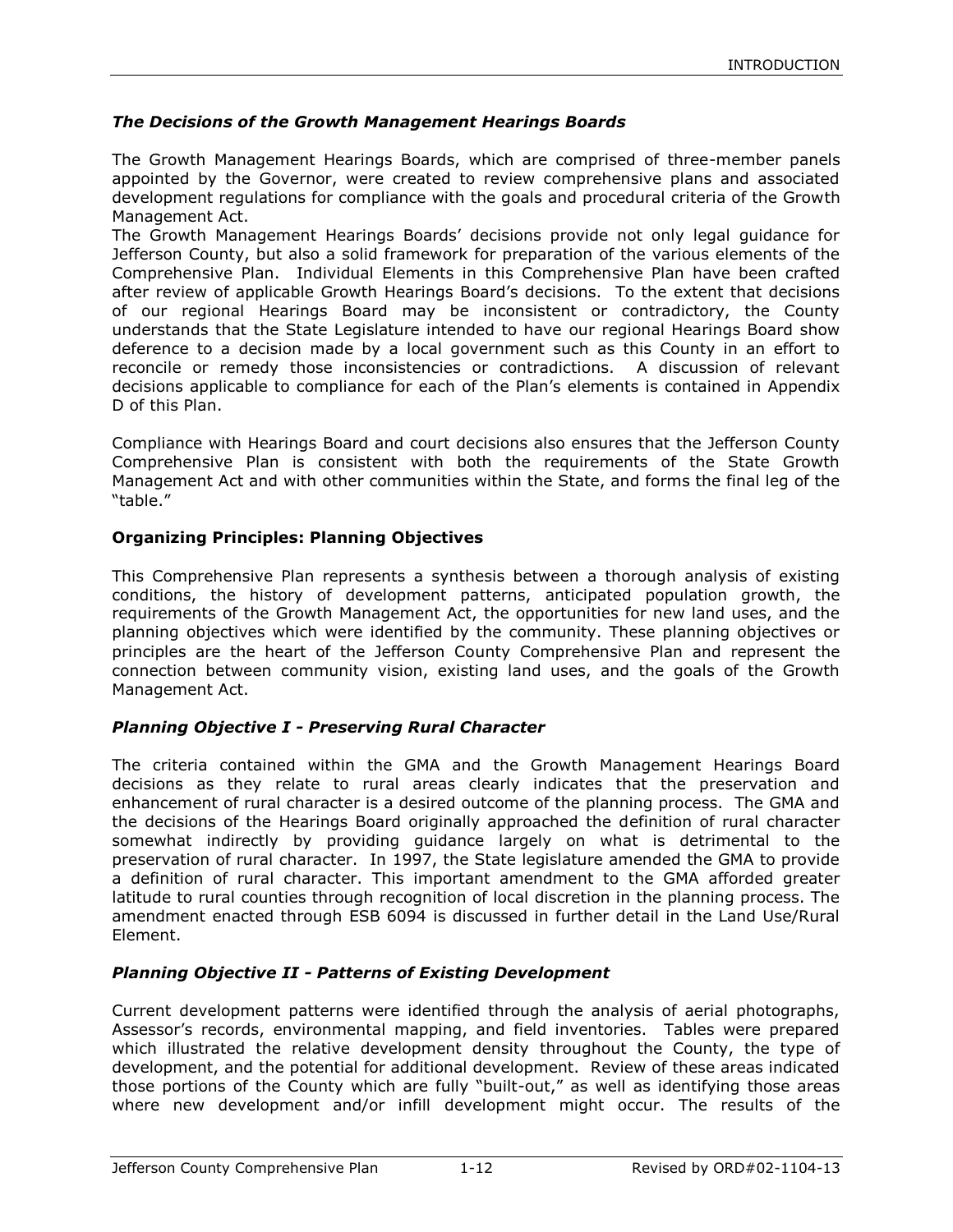environmental analysis were used to identify appropriate strategies for preserving rural character while accommodating anticipated rural population growth.

#### *Planning Objective III - Enhancement of the Rural Economy*

To ensure that Jefferson County can accommodate new economic development opportunities, policies are contained within this plan which: encourage developing the necessary land base and rural infrastructure and services to accommodate modern economic activities; promote the County's natural environment as a basis of economic activities that are tourist or recreation-oriented; encourage and provide incentives for businesses to create "family wage" employment opportunities; and ensure that the County's quality of life is preserved as it is enhanced.

Restructuring the local economy is a process that is dependent on both the public and private sectors. Efforts to strengthen communication and cooperation between these two sectors can provide a strong foundation upon which a more diversified and flexible economy may emerge. The Comprehensive Plan is the necessary foundation upon which this communication and cooperation will develop more fully.

#### *Planning Objective IV - Allocation of Land to Meet Anticipated Needs*

Jefferson County has identified commercial and industrial land based on the 1997 amendments to the GMA allowing rural counties to recognize "existing areas and uses". The County has also identified Irondale and Hadlock as an Urban Growth Area (UGA). Counties may designate UGAs to recognize areas beyond existing uses to accommodate housing growth and meet future demand for commercial and industrial land. This Plan includes strategies to ensure a land supply that is adequate to meet future economic development by inventorying available commercial and industrial lands.

Because the County recognizes existing legal lots of record, the County has included policies to consider for the intensification of development of some existing areas of more intensive rural residential development if environmental and health standards can be achieved. These areas constitute a relatively small proportion of the County's rural residential lands. In all other areas, the County has substantially downzoned rural residential land.

Associated with ensuring adequate lands for different land uses is the need to ensure that appropriate services and infrastructure can be provided in a timely and cost effective manner. This Plan contains policies which support development where services and infrastructure exists.

#### *Planning Objective V - Continuous and Ongoing Public Involvement*

Opportunities for meaningful public involvement are key to successful comprehensive planning. Jefferson County is committed to bringing community leaders, interested citizens, property rights activists, environmentalists, and neighborhood groups together in a public process that resolves issues and makes choices in the implementation and future amendments to develop this Comprehensive Plan.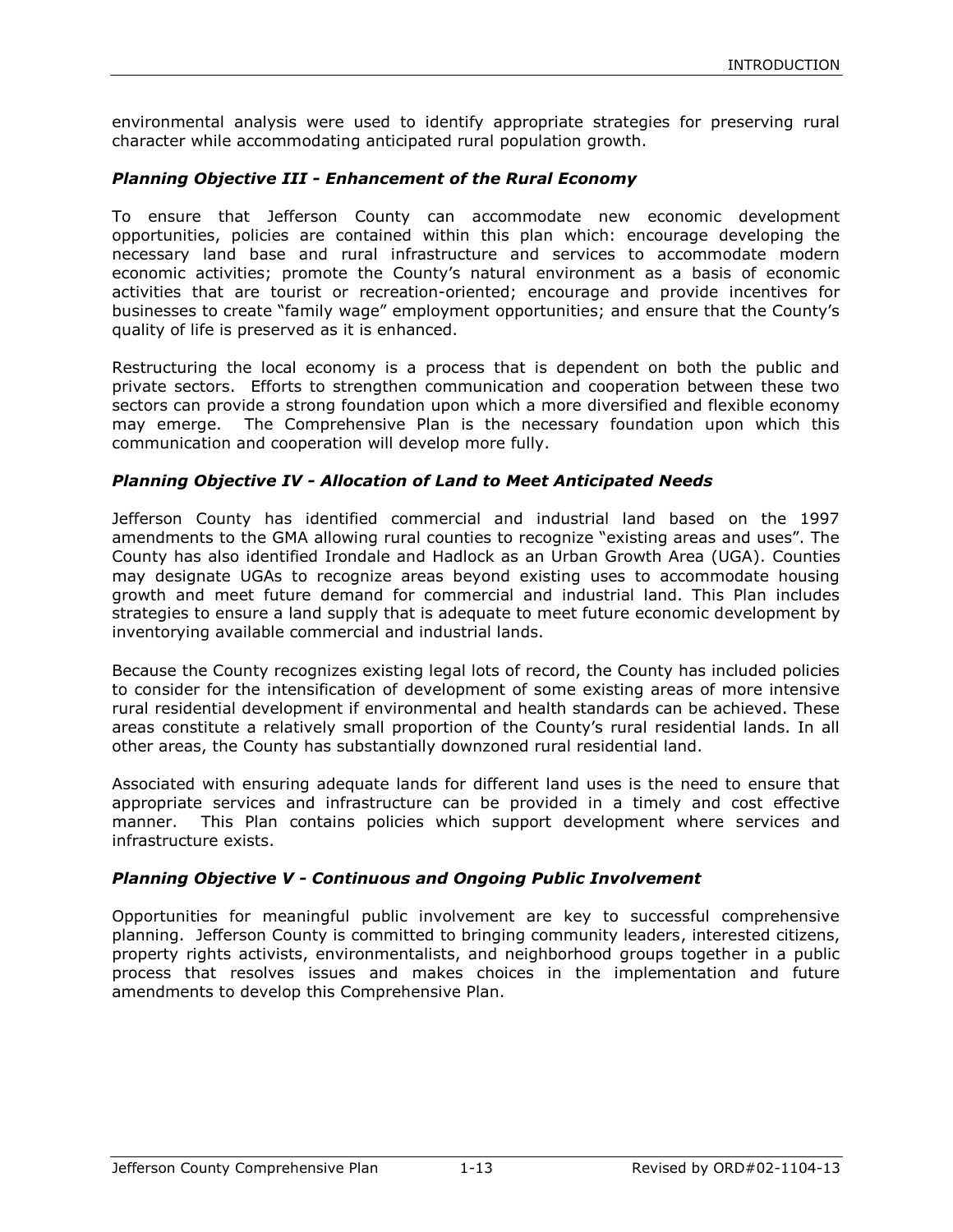## *Planning Objective VI - Compliance with the Requirements of the Growth Management Act*

Consistency with the thirteen goals of the Growth Management Act, the decisions of the Growth Management Hearings Boards, and the County-wide Planning Policy were used as a framework to develop a comprehensive compliance strategy.

## **PLAN OVERVIEW**

In order to reduce the size of the Plan, much of the background information in earlier drafts used to educate and inform the public has been relocated to separate appendices to the Final Plan.

While much of the technical information has been relocated to the Appendices, the Plan, as a comprehensive policy document guiding future land use decisions, must contain sufficient detail and discussion to provide clear and reasonable interpretation of the included policies and strategies. This can only be provided through information and analysis. For this reason and in an attempt to make the Plan more manageable, we have bound the Transportation, Utilities, and Capital Facilities Elements in a separate volume.

The Plan provides brief narratives or abbreviated requisite background material necessary to the understanding of the goals, policies and strategies of each element. Certain Plan elements, such as Land Use/Rural, Economic Development and Housing are more detailed than others owing to the need to identify existing resources and make assumptions regarding future trends. The remaining element narratives have been reduced in size from previous drafts.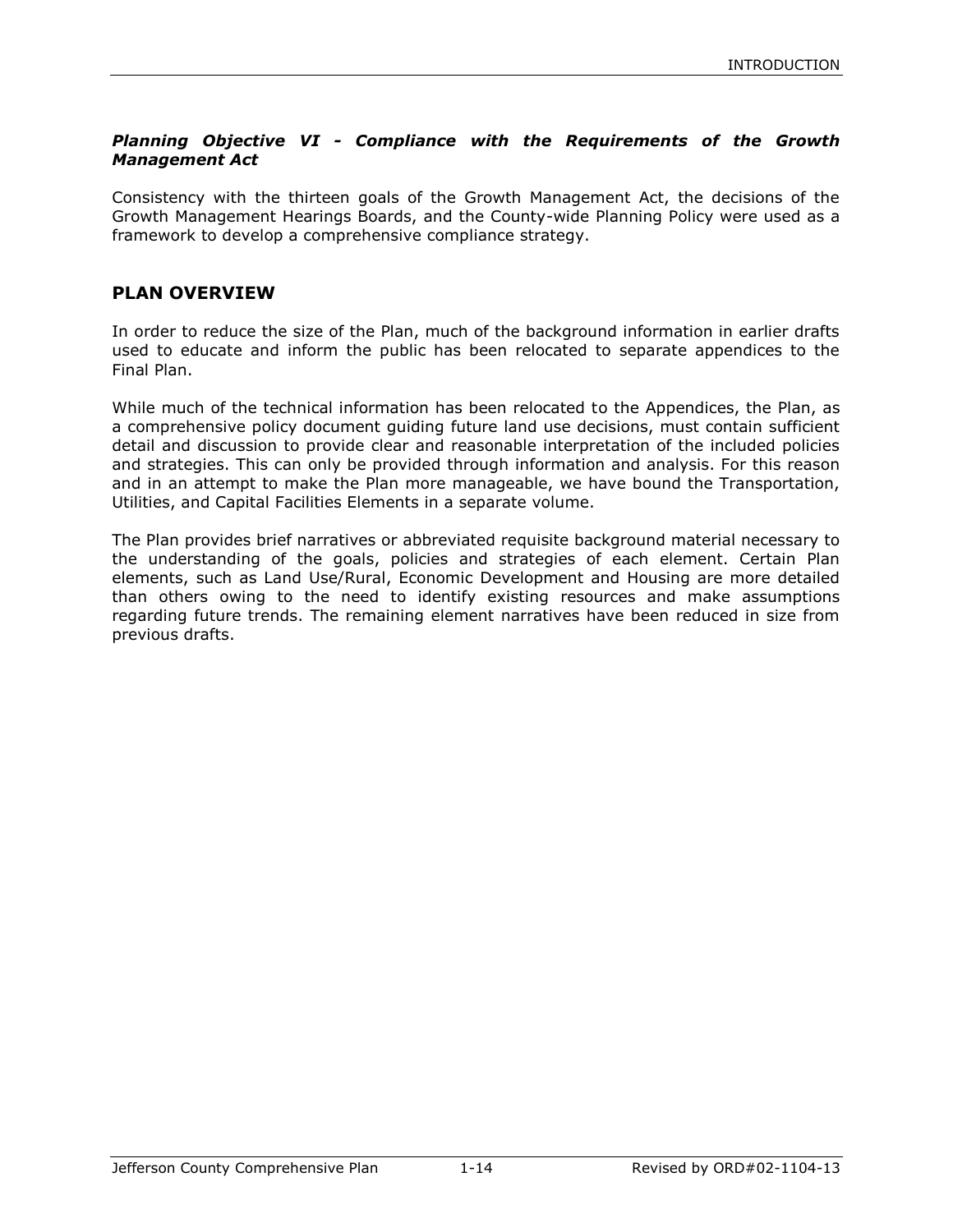## **PLAN IMPLEMENTATION AND MONITORING**

#### *THE PLANNING FRAMEWORK*

#### **How the Comprehensive Plan Works**

The Jefferson County Comprehensive Plan provides a legally recognized framework for making decisions about land use in the unincorporated areas of Jefferson County. The Plan manages growth by directing more intensive development to appropriate areas while protecting and conserving environmentally sensitive areas and natural resource, rural, and open space lands. It is also intended to aid as both an educational and a policy implementation tool for a broad range of public and private users, including community groups, Jefferson County officials, and other government agencies. The Plan helps these users in several ways:

- It guides the development of community plans and implementing regulations. This Plan is the framework for other plans and regulations that govern the location and intensity of land uses throughout unincorporated Jefferson County. The Plan's policies provide the basis for updating community plans (subarea, local, and functional), for evaluating proposed changes in zoning and in reviewing proposals for development projects such as land divisions. It also indicates to the public how Jefferson County would likely review and approve changes in plans, zoning, or other regulations that apply to an area or a specific parcel.
- It guides the provision of public facilities and services by integrating land use, infrastructure, and delivery of human services. The Comprehensive Plan provides the framework for decisions about public facilities and services (such as where facilities should be located to support planned growth). The Plan also directs public spending to areas where growth is targeted.
- It provides regional coordination and consistency with other jurisdictional planning efforts. It is intended that other public agencies (local, regional, state, federal, and tribal), in cooperation with Jefferson County, use the Comprehensive Plan in conjunction with the County-wide Planning Policy as regional perspectives or county-wide viewpoints when other plans and growth policies are developed and when making project decisions.
- It allows for citizen participation and involvement. Comprehensive planning is an evolving process which allows for periodic review and updates in response to changing community goals and vision as articulated by citizens, businesses, and interested organizations.

#### **Components of the Comprehensive Plan**

The Comprehensive Plan is a legal document consisting of a map or series of maps and accompanying text and goals, policies and implementation strategies that is adopted by the Board of County Commissioners to guide public and private land use decisions. A comprehensive planning program (with its conforming implementing regulations) must constantly weigh the community's financial ability to support development against its minimum population obligations and need for environmental protection.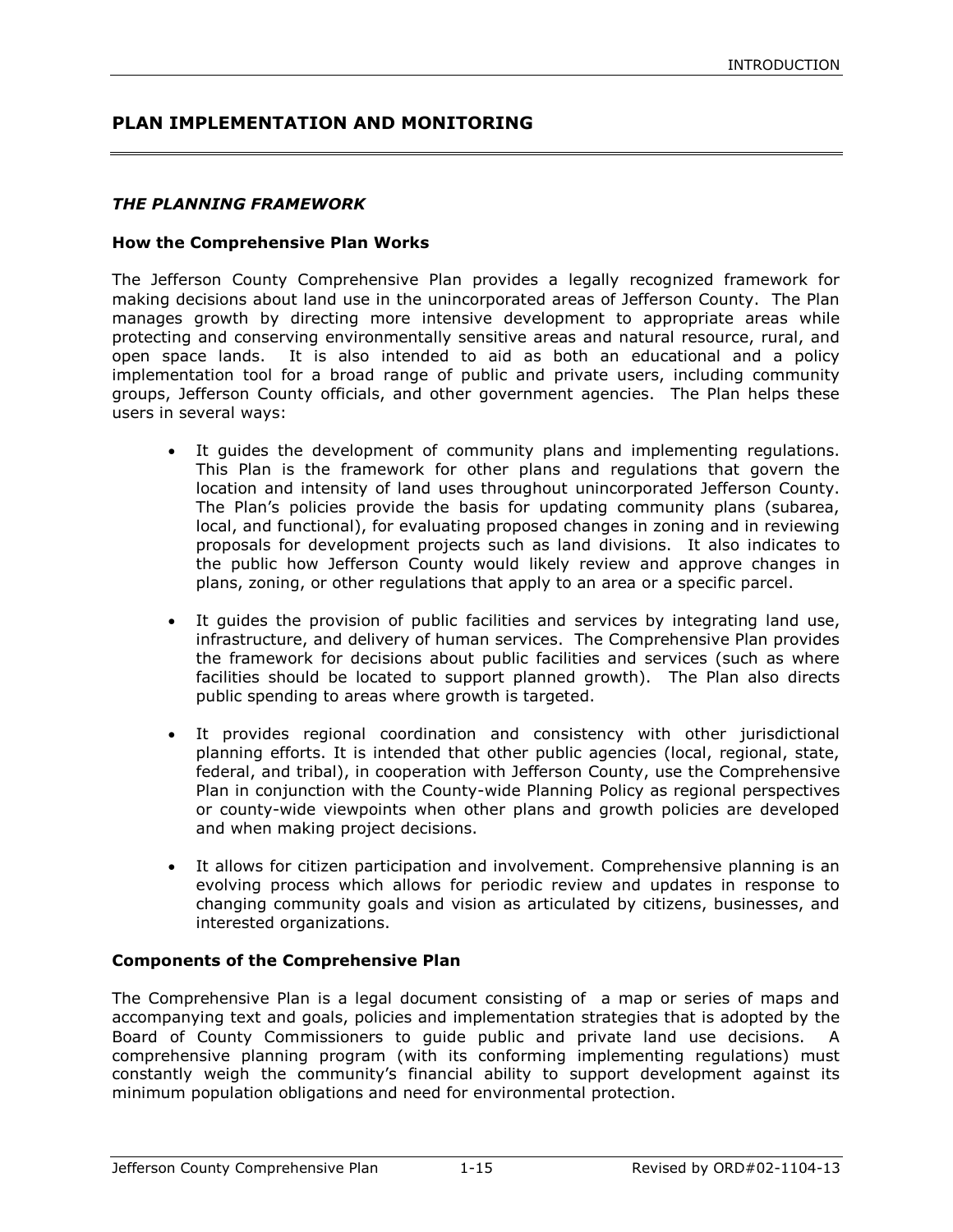Comprehensive planning provides the public with opportunities to give direction to Jefferson County's anticipated growth. The Comprehensive Plan provides for an efficient and effective land use pattern that respects community values by balancing land uses with natural systems and open spaces, by directing urban growth to Urban Growth Areas, and by protecting and conserving natural resource lands and rural areas. The Plan contains numerous goals, policies, and strategies to create a future in which most growth is directed to areas where services can be provided in the most effective and efficient manner.

#### **Goals, Policies, and Strategies**

Elements or chapters of the plan may include goals, policies, and strategies for the longterm development of the County.

A *goal* is a direction-setter. It is an ideal future end, condition or state related to the public health, safety or general welfare toward which planning and implementation measures are directed. A goal is a general expression of community values and, therefore, is abstract in nature. Consequently, a goal is generally not quantifiable, time-dependent or suggestive of specific actions for its achievement.

A *policy* is a specific statement that guides decision-making. It indicates a clear commitment of the local legislative body. A policy is based on a comprehensive plan's goals and the analysis of the data. A policy is put into effect through implementation measures such as zoning, land division, and environmental ordinances.

A *strategy* is the means of implementation which will ensure that the goals are met. Strategies should be worded so that their progress or achievement can be monitored or measured. An implementation strategy may only pertain to one particular aspect of a goal or it may be one of several successive steps toward goal achievement. Consequently, there may be more than one strategy for each goal.

#### **Designating Major Land Uses**

The plan defines major land use categories, each of which has distinct and unique characteristics. These categories are:

**Urban Growth Areas:** This term refers to areas designated for growth that make intensive use of land for the location of buildings, structures, and impermeable surfaces to such a degree as to be incompatible with the primary use of such land for the production of food, other agricultural products, fiber, or the extraction of mineral resources.

**Rural Areas:** This term refers to lands which are not within an Urban Growth Area and are not designated as natural resource lands having long-term commercial significance for production of agricultural products, timber, or the extraction of minerals. Rural areas may consist of a variety of uses and residential densities at levels that are consistent with the preservation of rural character.

**Natural Resource Lands:** This term refers to agriculture, aquaculture, forest and mineral resource lands which have long-term commercial significance.

**Open Space:** This term refers to any land area, the protection of which in its present use would conserve and enhance natural or scenic resources; protect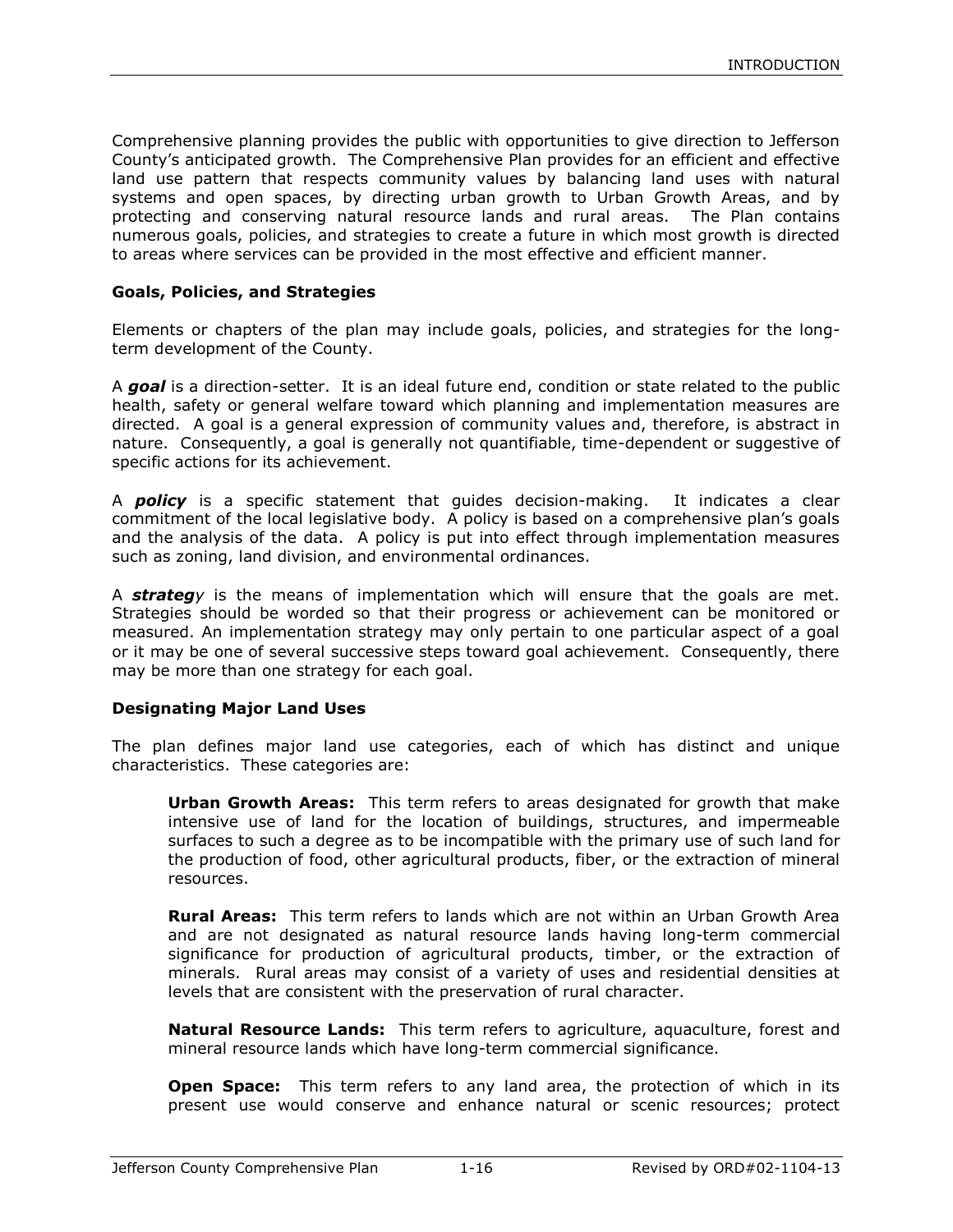streams or water supplies; promote conservation of soils, wetlands, beaches or tidal marshes; enhance the value to the public of abutting or neighboring parks, forests, wildlife preserves, nature reservations, sanctuaries or other open space; enhance recreation opportunities; or preserve historic sites.

#### **The Decision-Making Process**

Planning decisions must be consistent with the intent of the Comprehensive Plan. The Plan is a legal, binding document and cannot be disregarded; it is also a document designed to adapt to changing trends and circumstances. The Plan serves as the basis for land use decisions. Over time the Plan's policies may change to ensure that the development pattern occurring in the County remains consistent with both the intent of the community's vision for the future, and the Plan's goals and objectives.

The Community Vision Statements found in Appendix C provide internal consistency within the Plan and create a foundation for land use decisions. This is especially important in cases where there are competing Comprehensive Plan policies and clarification as to the overall intent of the Plan is needed to assist decision-makers. This characteristic is especially noticeable when applying broad policy language to more detailed community plans, amendments to the Plan (site-specific or general), land use regulatory changes, or project-specific development proposals.

The comprehensive character of the Plan brings with it an inherent nature to address a wide variety of community issues. The public participated in developing and defining Jefferson County's vision for the future. The primary community concerns and goals are reflected in the following non-prioritized list:

#### **Community Vision Statements**

- Preserve the high quality of life.
- Strive for government efficiency.
- Support and encourage economic opportunities.
- Increase housing choices for all residents.
- Ensure that necessary transportation facilities and services are available to serve development at the time of occupancy and use.
- Balance urban uses and environmental protection.
- Protect and retain rural lifestyles.
- Protect and conserve agriculture, forest and mineral resource lands.
- Protect and conserve the environment, ecologically sensitive areas, and preclude development and land uses which are incompatible with critical areas.
- Respect property rights.
- **Encourage citizen participation and involvement.**

Community Vision Statements reflect the intent of the Comprehensive Plan and should be considered collectively when making land use decisions. Community Vision Statements provide a decision-making framework that can be referenced when considering the merits of a land use issue--particularly where there are numerous competing goals, policies, or strategies. Appendix C contains charts that summarize the community's vision statements for each element.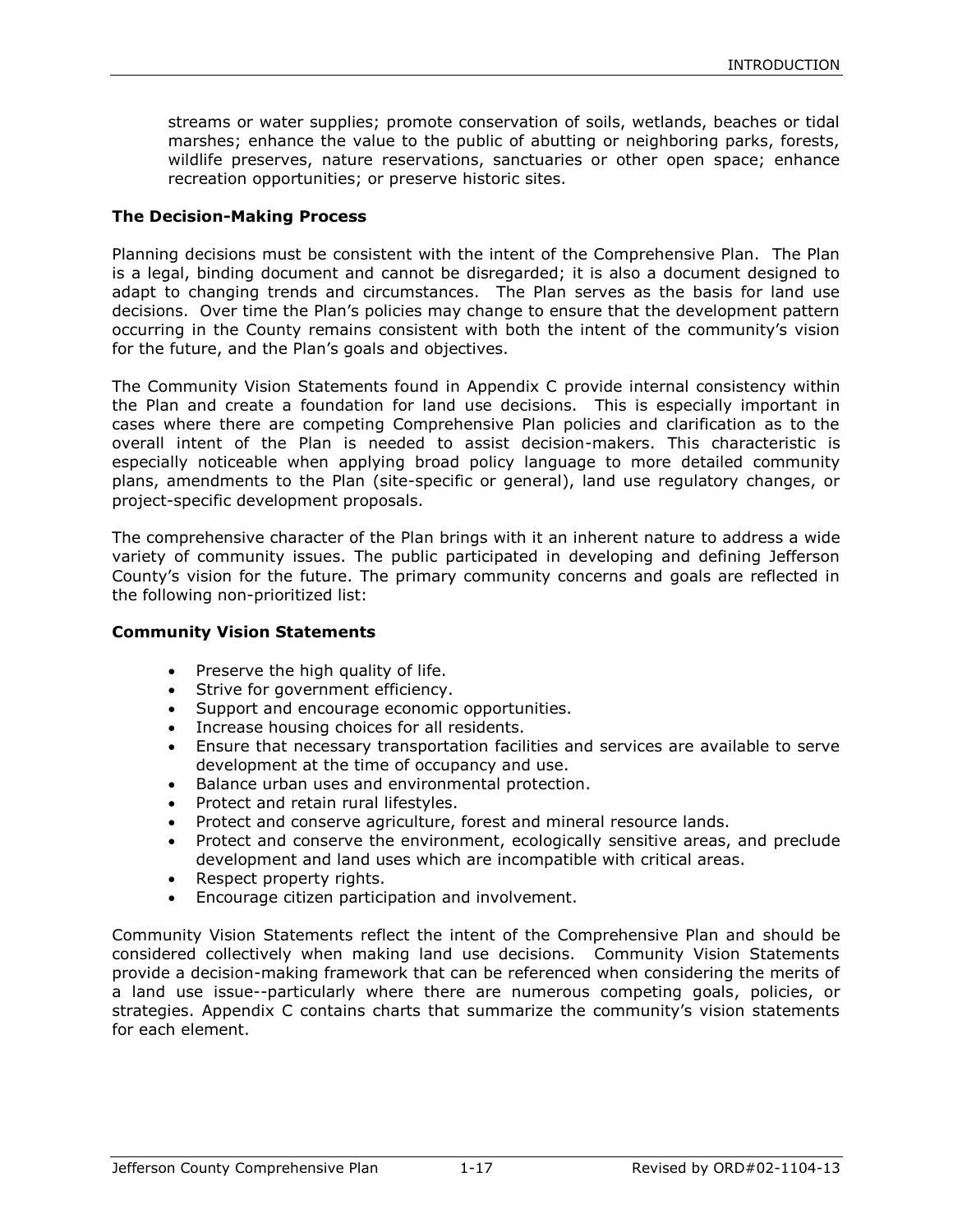### **Amending the Comprehensive Plan**

The Jefferson County Comprehensive Plan addresses long-range and County-wide issues that are beyond the scope of decisions on subarea, local or functional plans or individual development proposals. The Plan serves as a vital guide to the future and provides a framework for managing change. It is important that amendments to the Comprehensive Plan retain the broad perspectives articulated in the community vision statements, satisfy the goals, policies, and strategies of the Plan, and remain consistent with the intent of the Growth Management Act.

Amendments are to be justified through findings from monitoring of "growth management indicators" (i.e., population growth [actual v. projected], land capacity [actual v. projected], economic indicators [property values/comparative sales compared to statewide averages and local trends], changes in technology, needs, omissions or errors, or a declared emergency).

#### *Amendments to the Comprehensive Plan must conform to the following*:

- a. The requirements of the Washington State Growth Management Act, Chapter RCW 36.70A and the State Planning Enabling Act, Chapter RCW 36.70.
- b. Any proposed amendments to the Plan must be submitted by the County to the Washington State Department of Community, Trade and Economic Development at least 60 days prior to final adoption by the Board of County Commissioners (RCW 36.70A.106).
- c. Proposed amendments must be consistent with Federal and State laws, the Comprehensive Plan, the County-wide Planning Policy, related plans, and the comprehensive plans of other counties or cities with which the County has, in part, common borders or regulated regional issues (WAC 365-195-630[1]).
- d. Proposed amendments to the Comprehensive Plan will be considered on an annual basis (no more frequently than once per year), except when the following circumstances apply: (i) the initial adoption of a subarea plan that does not modify the comprehensive plan policies and designations applicable to the subarea, and (ii) the adoption or amendment of a shoreline master program pursuant to RCW 90.58. All proposals will be considered concurrently so the cumulative effect of the various proposals can be ascertained (WAC 365-195-630[2]). The County may consider adopting amendments more frequently than once per year if a declared emergency exists.
- e. Consistent with the timelines contained in the Growth Management Act (RCW 36.70A), the County must review all Urban Growth Area boundaries, as well as the densities permitted within both the incorporated and unincorporated portions of each Urban Growth Area. If necessary, the Urban Growth Area boundaries will be revised to accommodate the urban growth projected to occur in the County for the succeeding 20-year period.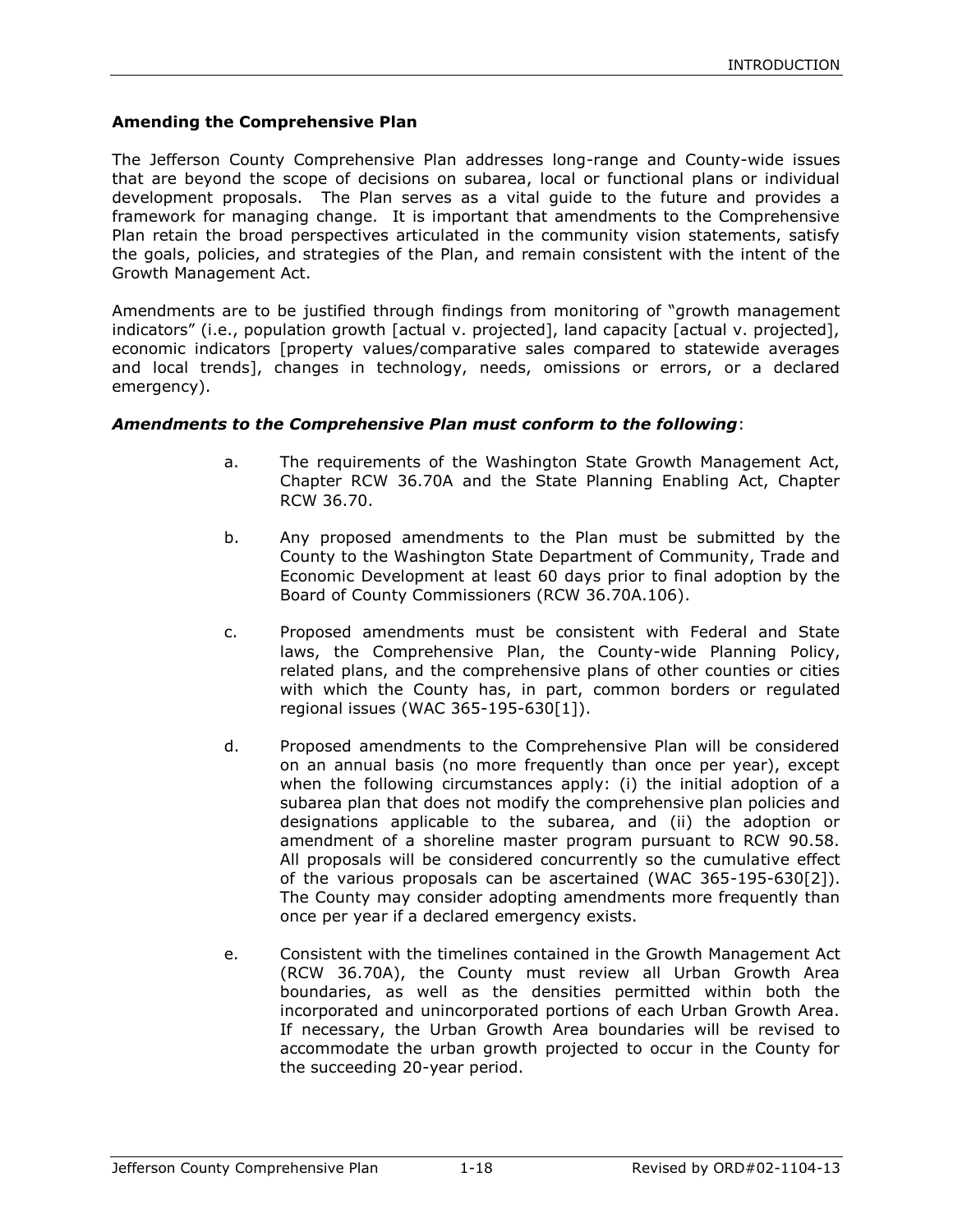- f. Amendments or changes to natural resource lands and critical area designations should be based on consistency with one or more of the following criteria:
	- Change in circumstances pertaining to the Comprehensive Plan or public policy.
	- A change in circumstances beyond the control of the landowner pertaining to the subject property.
	- An error in designation.
	- New information on natural resource land or critical area status (WAC 365-190-040[2][g]).

#### **Comprehensive Plan Policy Amendments**

Policy amendments may be initiated by the County, or by other entities, organizations, or individuals through a petition submitted on forms provided by the County and subject to fees as determined by the BOCC. The merits of proposed policy amendments shall be measured against the petition submittal requirements contained in Jefferson County's adopted development regulations to ensure consistency in the review and decision-making process. In general, these requirements will address the following:

- a. A detailed statement of what is proposed to be changed and why.
- b. A statement of anticipated impacts to be caused by the change, including geographic area affected and issues presented.
- c. A demonstration of why existing Comprehensive Plan policies should not continue to be in effect or why existing policies no longer apply.
- d. A statement of how the amendment complies with the Comprehensive Plan's community vision statements, goals, policy and strategy directives.
- e. A statement of how functional plans and Capital Improvement Plans support the change.
- f. A statement of how the change affects implementing land use regulations (i.e., zoning) and the necessary changes to bring the implementing land use regulations into compliance with the Plan.
- g. A demonstration of public review of the recommended change.

#### *Comprehensive Plan Map Amendments*

Comprehensive Plan Map amendments may be initiated by the County, or by other entities, organizations, or individuals through petitions. The boundaries separating the Urban Growth Area, Rural Areas and Natural Resource Lands designations are intended to be longterm and unchanging. Land use designations may be subject to minor refinements, but only after full public participation, notice, environmental review, and an official assessment of planning growth management indicators.

Amendments must comply with the same petition submittal requirements as policy amendments (see a-g above which are incorporated herein as a-g) and the additional following items: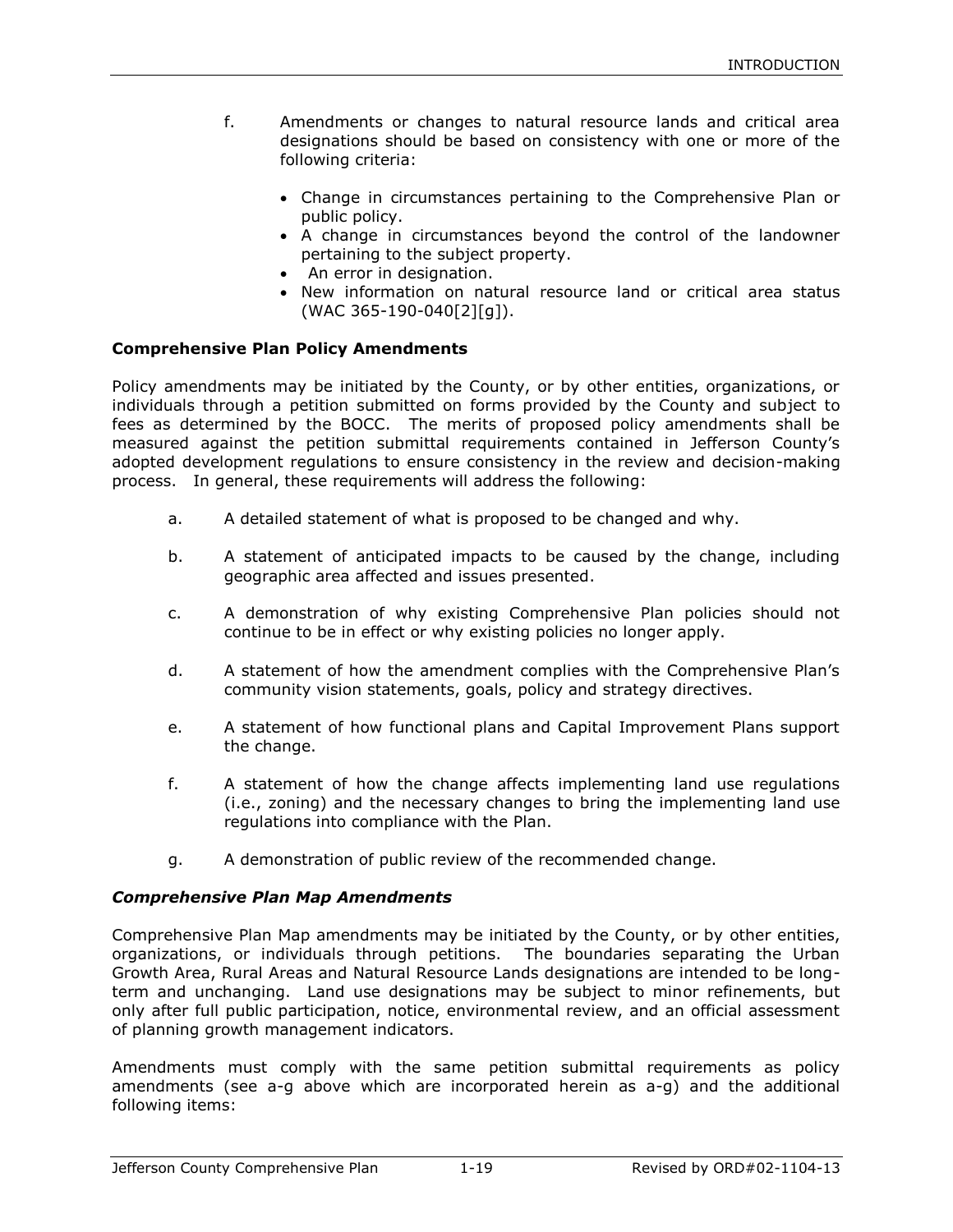- a. A detailed statement describing how the map amendment complies with Comprehensive Plan land use designation criteria.
- b. Urban Growth Area boundary changes shall be supported by and dependent on population forecasts and allocated urban population distributions, existing urban densities and infill opportunities, phasing and availability of adequate services, proximity to designated natural resource lands and the presence of critical areas.
- c. Rural Areas and Natural Resource Land map designation changes shall be supported by and dependent on Growth Management Act criteria, population forecasts and allocated non-urban populations distributions, existing rural area and natural resource land densities, and/or infill opportunities. Natural Resource Land designations should also satisfy the criteria in Section 1 (f) above (WAC 365-190-040 [2][g]).

#### **General Comprehensive Plan Amendments**

A general Comprehensive Plan amendment is a policy or land use designation which is applied to a broad class of situations and to a large number of parcels and persons that are not readily identifiable.

Petitions for a general amendment proposal are to be submitted to the Board of County Commissioners (Board) for consideration. The Board may or may not act on the proposal (petition) to amend the Comprehensive Plan. The Board is not required to take any action on such amendment proposals. A decision by the Board to initiate the plan amendment process is procedural only, and does not constitute a decision by the Board on whether the amendment will ultimately be approved.

#### *Site-Specific Comprehensive Plan Amendments*

A site-specific comprehensive plan amendment is a policy or land use designation that is applied to a specific number of parcels which are in readily identifiable ownership. A proposal which formulates policy yet affects relatively few individuals will generally be characterized as a site-specific action.

Comprehensive Plan amendment proposals (petitions) which apply to a specific site, frequently in conjunction with an identifiable development proposal, may be initiated by a petitioner through the following amendment process:

General requirements for a site-specific amendment include:

- a. **Fees.** The petitioner shall pay to the Department of Community Development the application fee prescribed by the approved fee schedule as now or hereafter amended. Fees for amendments to correct mapping errors may be waived by the Administrator.
- b. **Petition**. The petitioner must submit to the Department of Community Development a written application, on forms provided by the Department, containing appropriate amendatory language and, if applicable, a map drawn to scale, showing the proposed change. The petition shall also address policy or map evaluation criteria as described above. Incomplete petitions shall not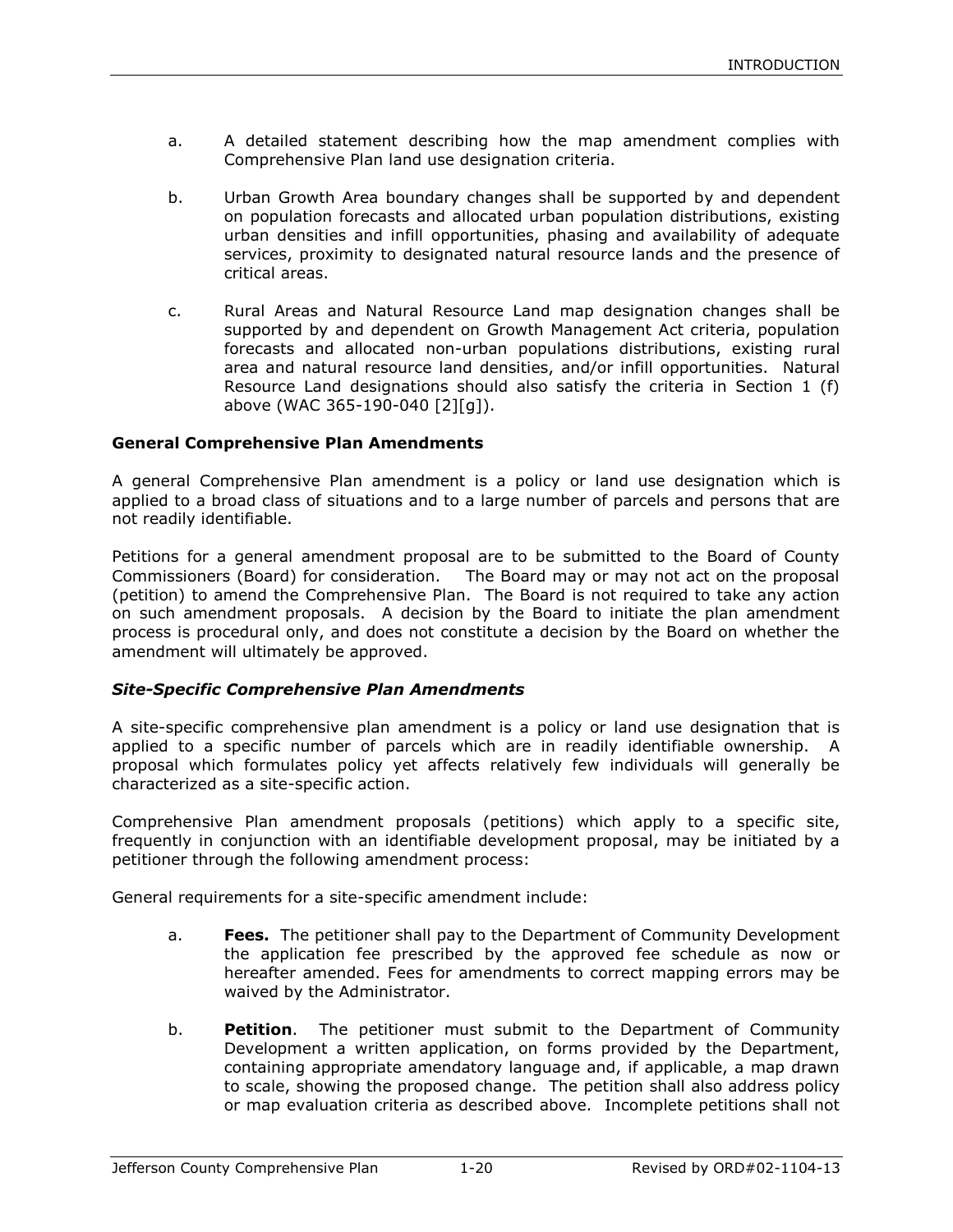be accepted. Depending on the nature of the application, the petitioner may be required to attend a meeting to discuss the petition with Department staff.

- c. **Timing.** Petitions shall be submitted to the Department of Community Development by the application deadline established through Jefferson County's adopted development regulations. Late or incomplete applications shall not be accepted.
- d. **Approval for Consideration**. When a petition application is considered complete the Department of Community Development shall submit it to the Board, with a recommendation as to whether the Board should consider or reject the proposed petition. After receiving the Department's recommendation, the Board, in a public meeting, shall determine whether to consider or reject the proposed petition. A decision by the Board to initiate the plan amendment process is procedural only and does not constitute a decision by the Board as to whether the amendment will ultimately be approved.
- e. **Environmental Review**. If the Board approves consideration of the amendment, the petitioner shall submit to the Department of Community Development an environmental checklist. Upon receipt of the environmental checklist and supporting documentation, the Department shall issue an environmental threshold determination on the proposed amendment. If necessary, a Draft Environmental Impact Statement should be published. (State Environmental Policy Act Rules [Chapter 197-11 WAC]).
- f. **Process**. The Department of Community Development will process the amendment pursuant to the procedures contained within Chapter 36.70 RCW and the Jefferson County development regulations, this process shall include at least one public hearing before the Planning Commission and one public hearing before the Board of County Commissioners.

## **Emergency Comprehensive Plan Amendments**

Emergency amendments to the Comprehensive Plan are allowed pursuant to RCW 36.70A.130(2)(b): "Except as otherwise provided in (a) of this subsection, all proposals shall be considered by the governing body concurrently so the cumulative effect of the various proposals can be ascertained. However, after appropriate public participation a county or city may adopt amendments or revisions to its comprehensive plan that conform with this chapter whenever an emergency exists or to resolve an appeal of a comprehensive plan filed with a growth management hearings board or with the court."

## *Future Subarea Plans as Chapters of the Comprehensive Plan*

Subarea plans refine Comprehensive Plan countywide policies for application to specific subregions or communities within the county. Subarea plans may reflect differences between local circumstances and values and those generally found countywide, but they must also be "consistent" with the Comprehensive Plan pursuant to the Growth Management Act. Because of changes to land use districts and policies as a result of the adoption of subarea plans, the reader must take care when interpreting tables and analysis within the Comprehensive Plan to note whether the particular page has been amended. Amended pages contain a notation in the page footer. If a particular page has not been amended, the